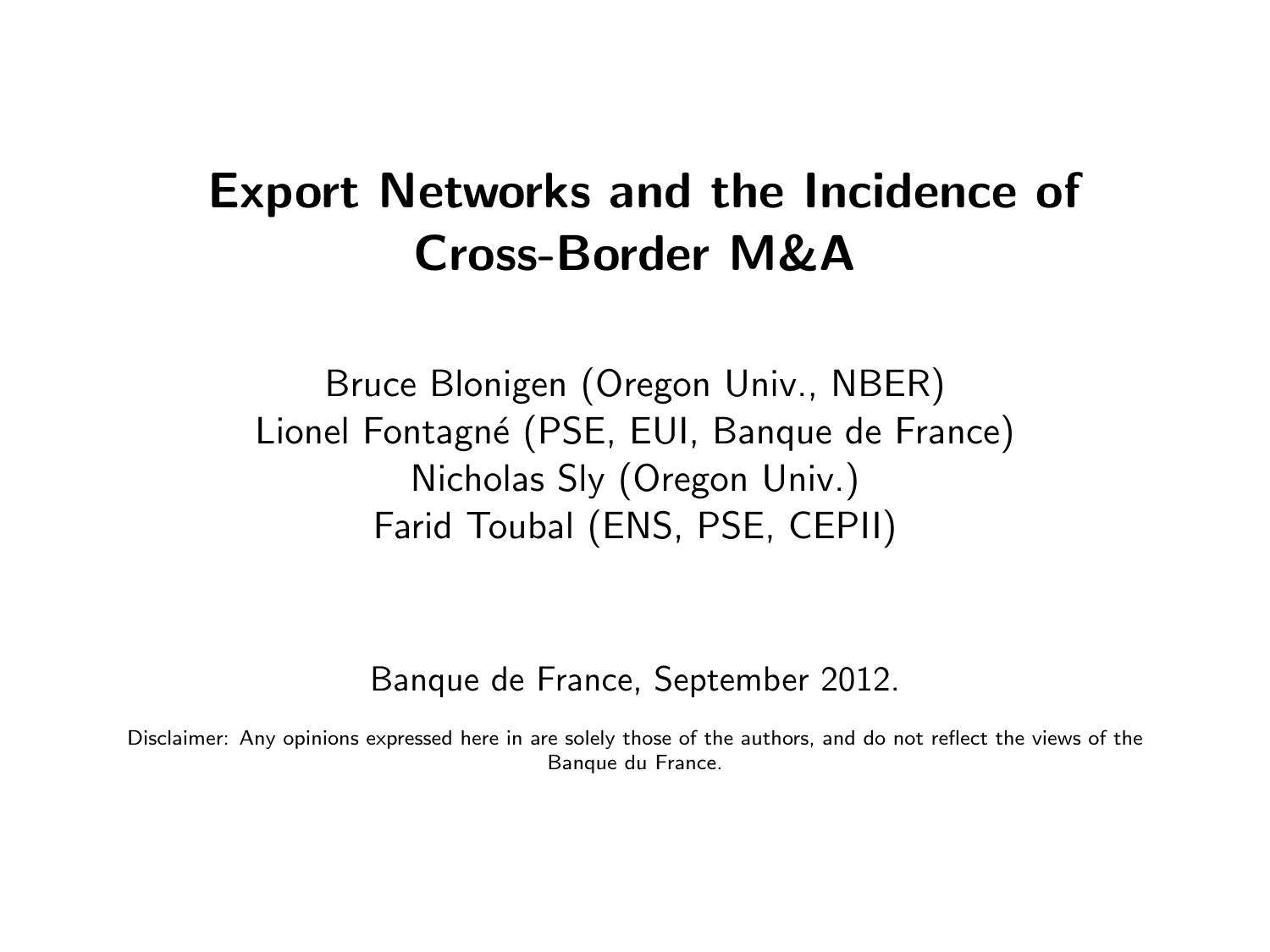## Warm Up / Motivation

- $\triangleright$  M&A as the most important foreign entry mode
	- $\triangleright$  UNCTAD reports that 80% of FDI flows are cross-border M&As
- $\triangleright$  Prior literature on cross-border M&A
	- $\triangleright$  Recent studies describe different theoretical motives for cross-border M&A activity
		- ▶ productive capabilities (Nocke & Yeaple, 2007, 2008),
		- $\blacktriangleright$  market-specific expertise (Head and Ries, 2007),
		- $\blacktriangleright$  strategic motives (Neary, 2007)
	- $\implies$  No template model in I.O. or finance literature!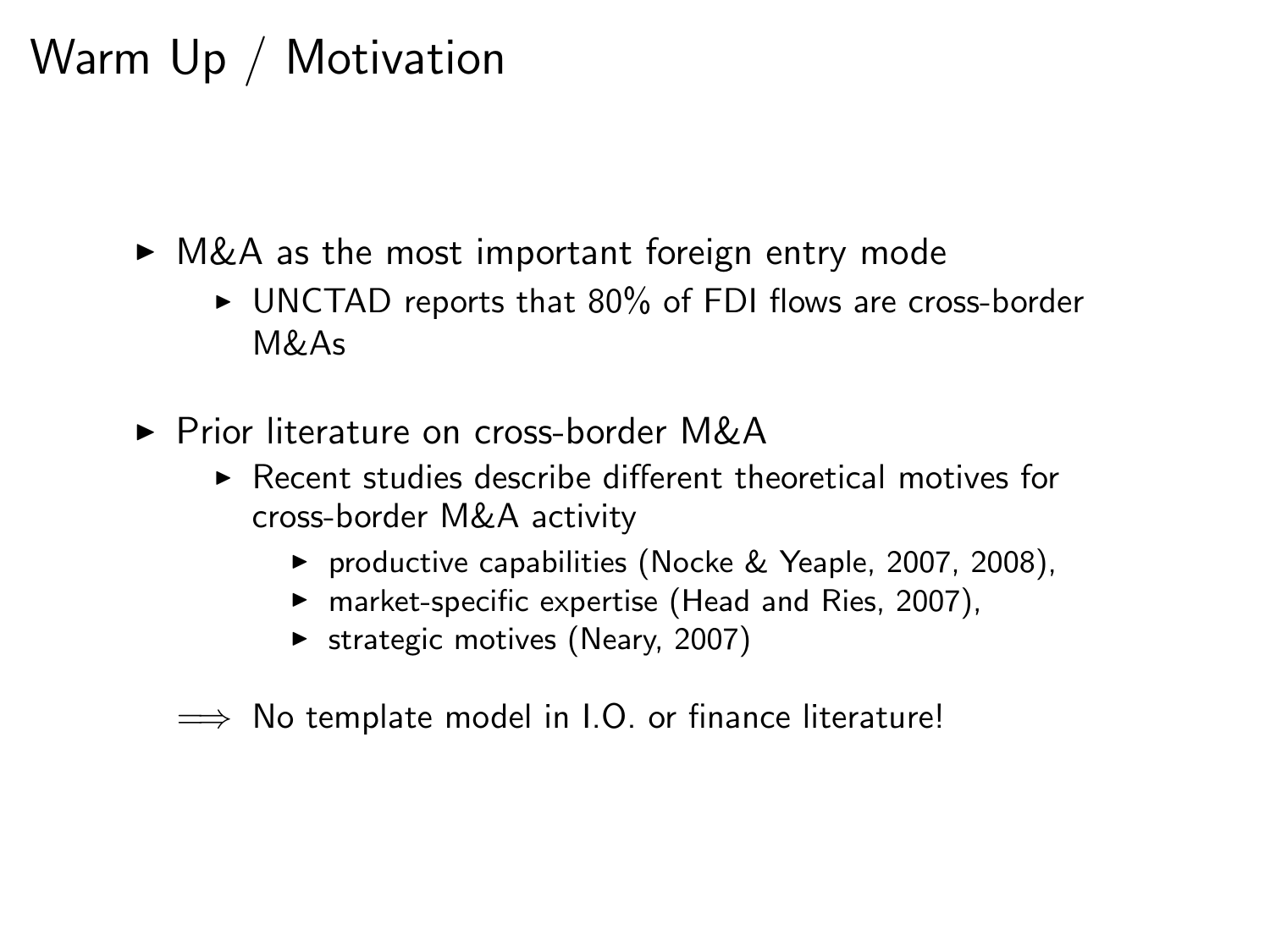## Warm Up / Motivation

- $\triangleright$  Another important issue from the literature: the "cherries" versus "lemons" debate
	- ▶ Some models and evidence suggest acquirers choose Lemons (Lichtenberg and Siegel, 1987; Head and Ries, 2007; Nocke and Yeaple, 2007; Neary, 2007)
	- $\triangleright$  Others suggest acquirers choose Cherries (Guadalupe et al., 2012)

 $\implies$  Why would the assets of a high-performing firm be more valuable under the management of another firm?

 $\implies$  What motivates foreign firms to acquire domestic targets?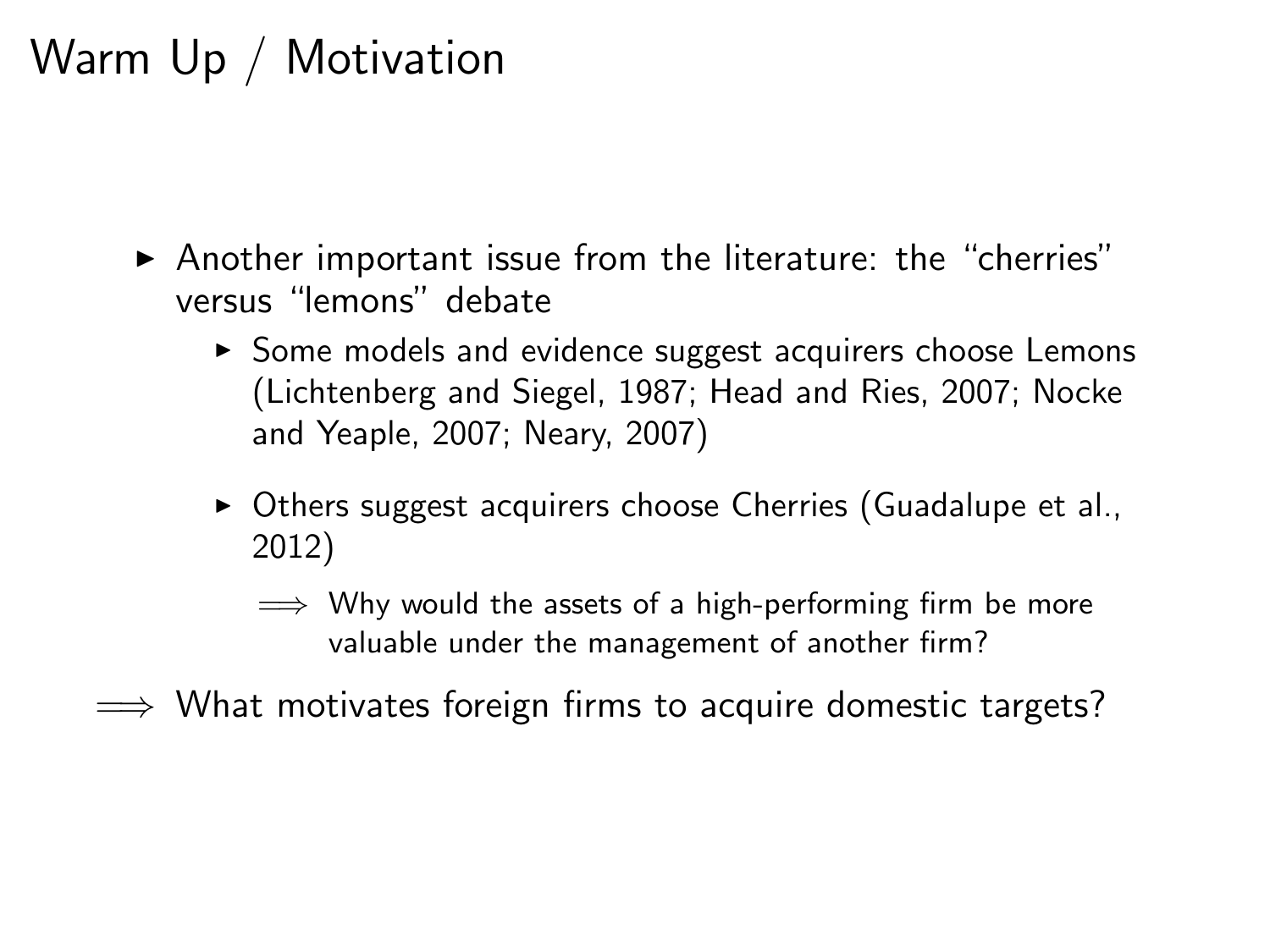### First Contribution

#### 1. A new motivation for cross-border M&A: Export networks

- $\triangleright$  Larger export networks are attractive to foreign acquirers as export platforms to proximate market
- $\triangleright$  More valuable whenever the targets and the acquirers have different networks.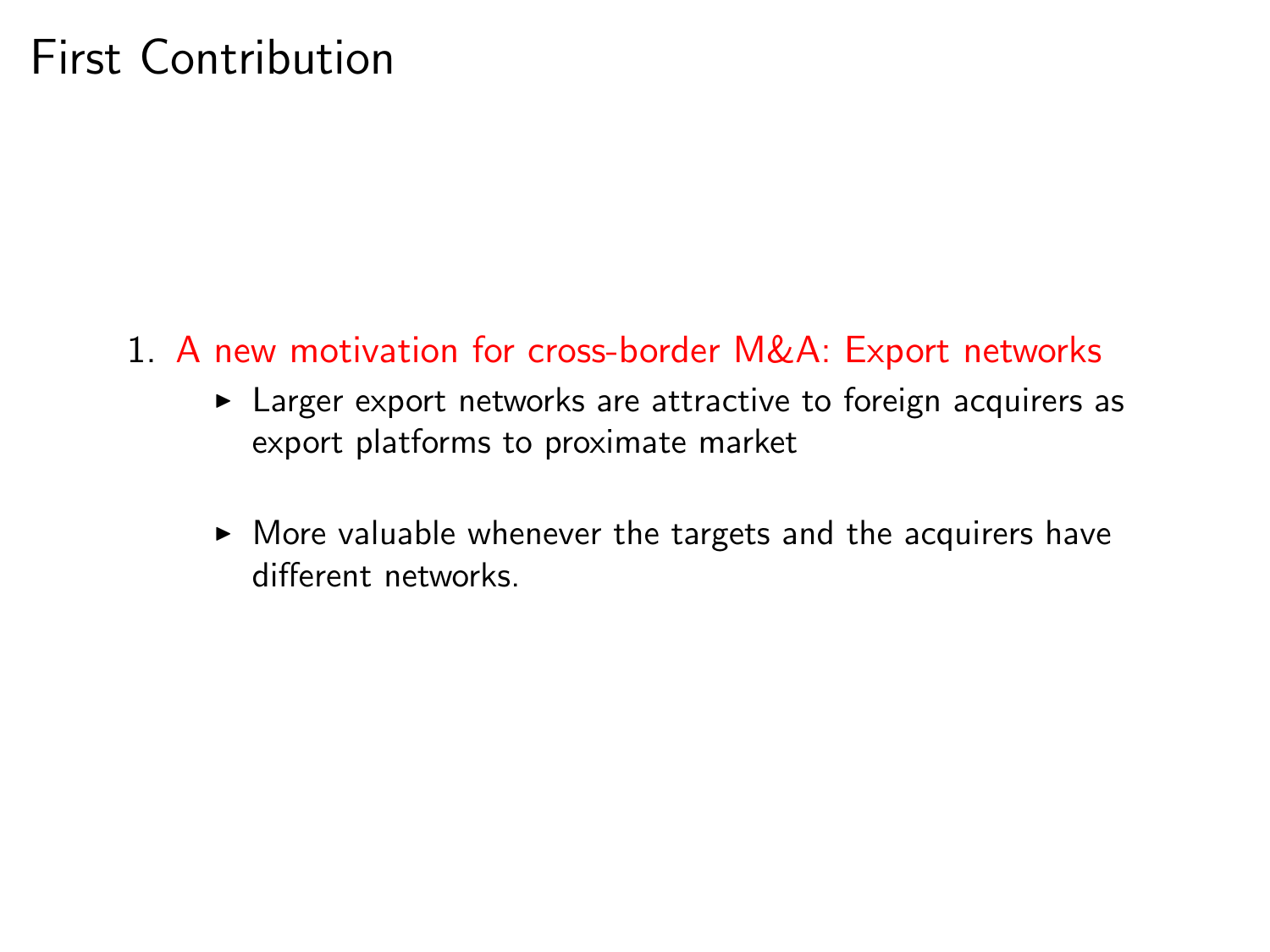#### Second Contribution

#### 2. Resolution to the Cherries versus Lemons stories

- $\triangleright$  Firms with high productivity set up large export networks which are valuable to both them and potential acquirers: cherries.
- $\triangleright$  When a firm experiences a negative productivity shock, its existing export network is no longer as valuable to the firm as would be to potential acquirers: it's for sale.
- $\triangleright$  Foreign firms are less likely to have the same export networks as the domestic target due to different location in a world of transportation costs.
- $\triangleright$  Thus, getting export networks for sale is uniquely a motive for cross-border M&A, not domestic M&A
- $\implies$  **Punchline**: Firms target cherries, but wait for when they are on sale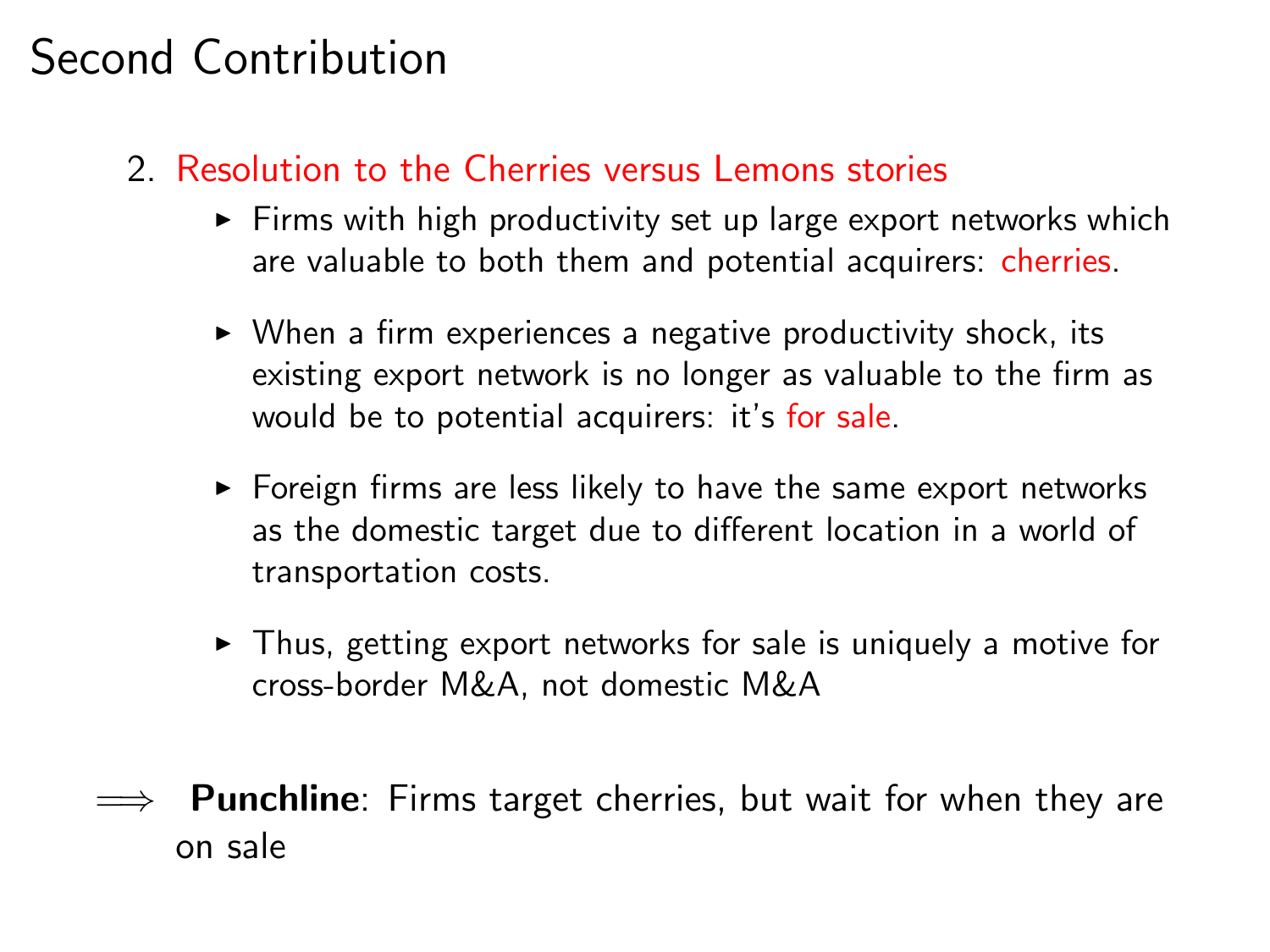### Third Contribution

- 3. Derive a dynamic panel binary choice model
	- $\triangleright$  Predicts which targets are acquired by multinationals across time
	- $\triangleright$  Empirical model circumvents the *initial conditions problem* as the export entry (sunk) costs are unobserved
	- $\implies$  Derive an empirical specification that incorporates a measure of previously observed export activity, which is conditional on the unobserved firm-specific sunk costs to export and previous levels of firm productivity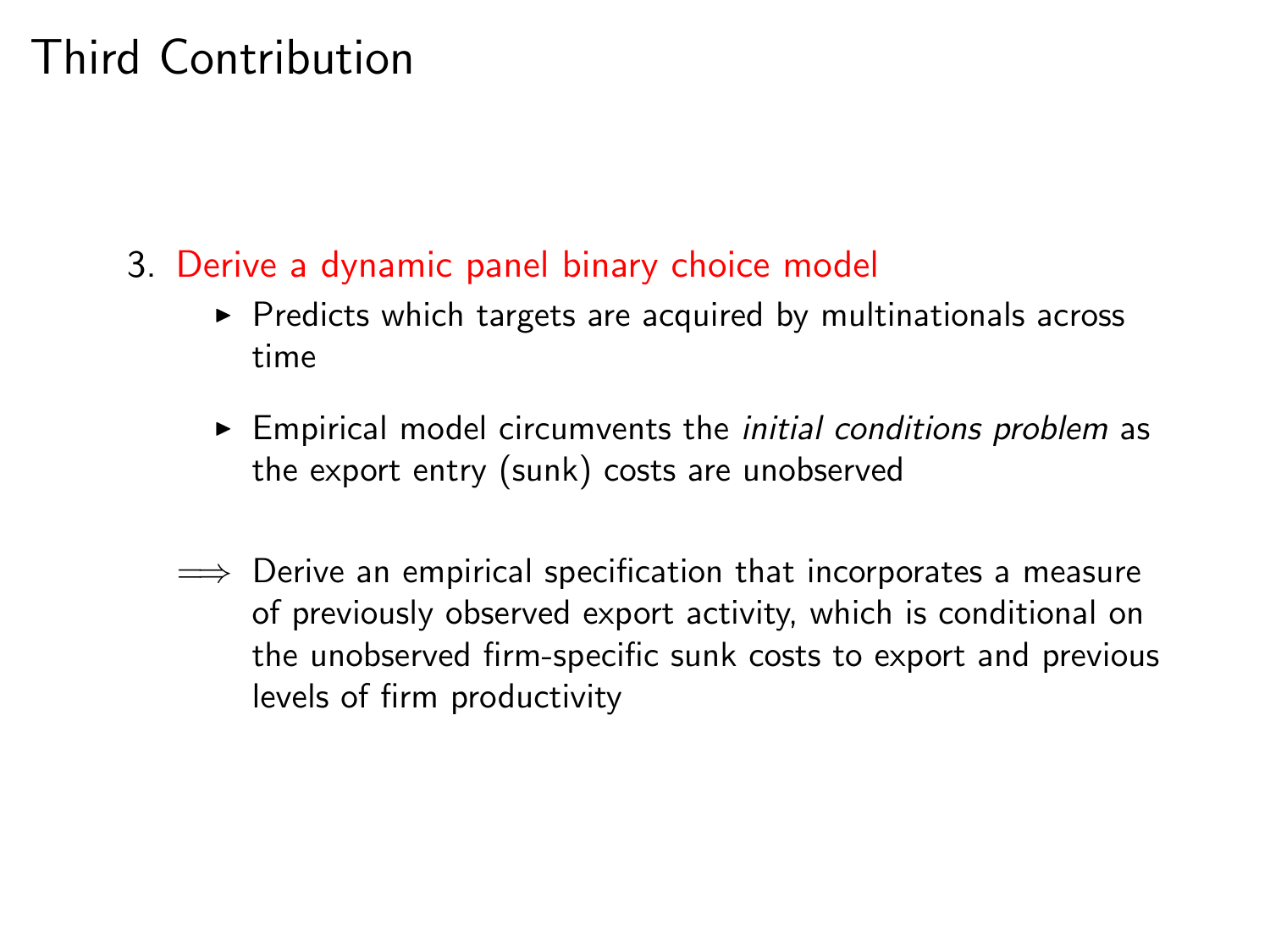#### **Outline**

[Motivation](#page-0-0)

[Patterns in the Data](#page-7-0)

[Model](#page-8-0)

[Empirical Strategy](#page-20-0)

[Data & Empirical Results](#page-23-0)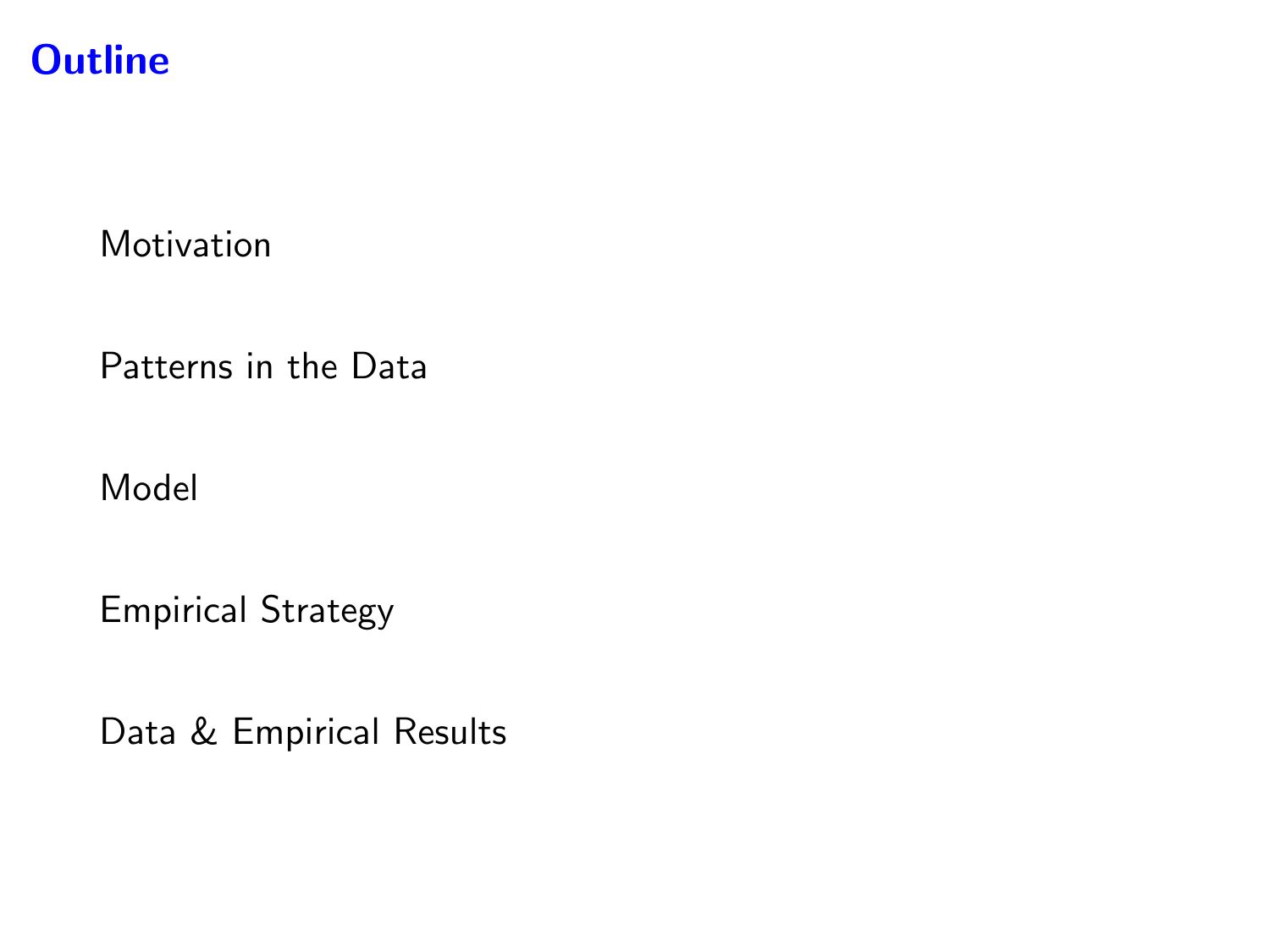### Target Productivity and Export Networks Margins Across Time

<span id="page-7-0"></span>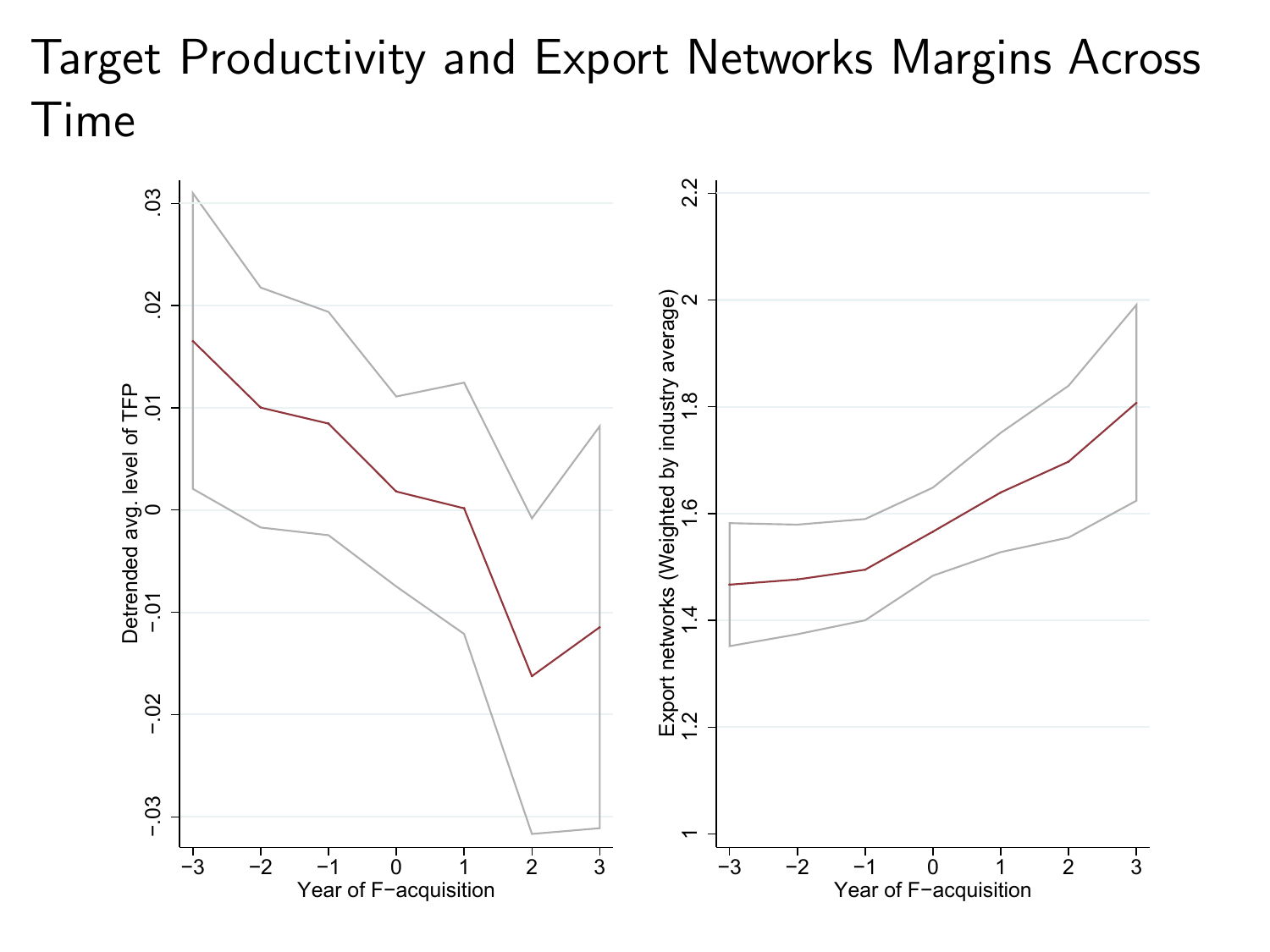#### Timing

**Period 1:** Heterogeneous firms draw a productivity parameter and export cost parameter, and then choose which foreign markets they will serve, given varying destination trade costs they face

Period 2: Each firm realizes a persistent shock to its productivity

<span id="page-8-0"></span>Period 3: M&A market clears in each country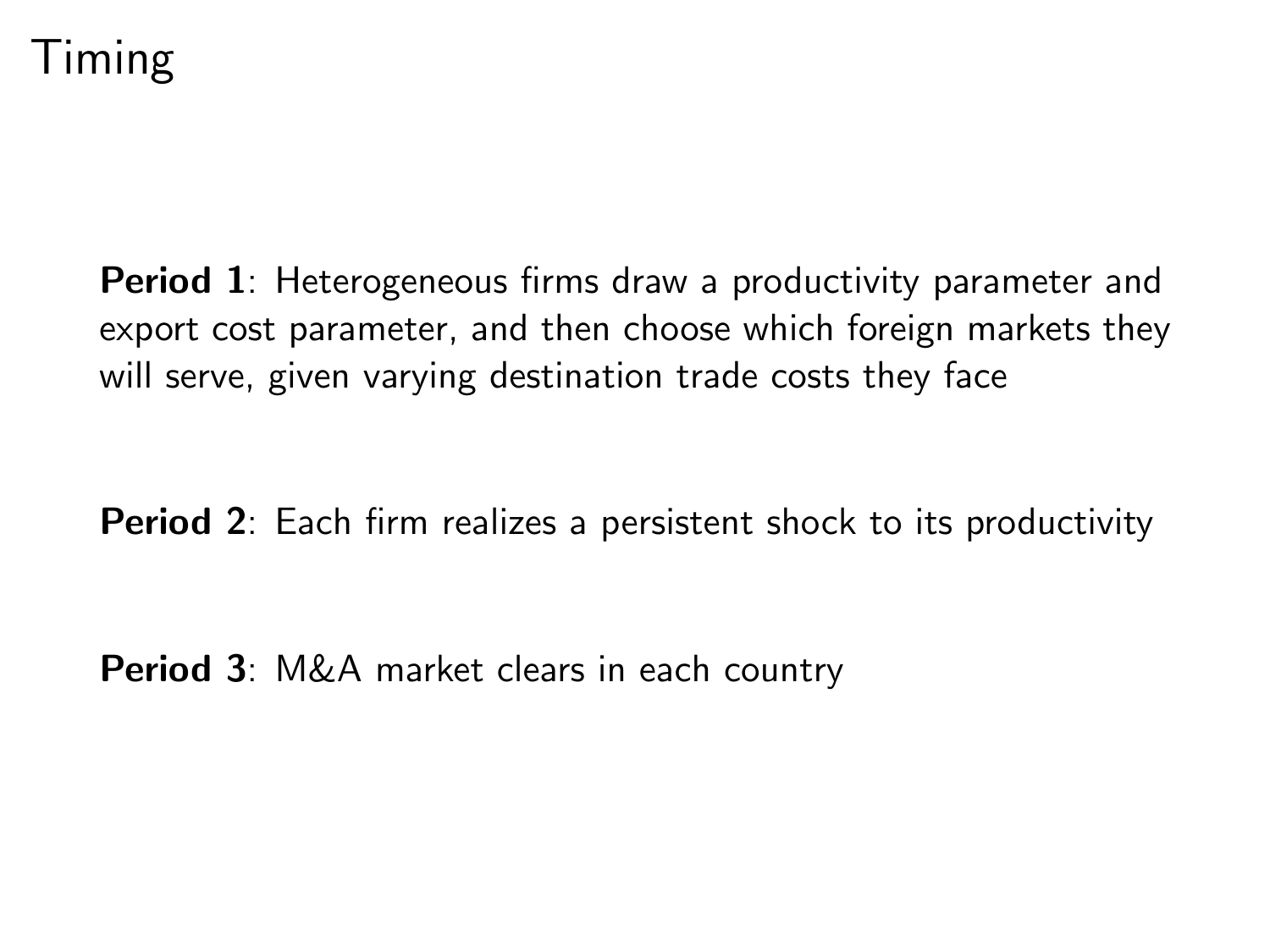#### Consumption

► World comprised of a mass of countries indexed by  $j \in [1, J]$ , each populated by consumers with identical preferences

$$
U = \ln \left[ \int\limits_{l \in B_j} x_j(l)^{(\epsilon - 1)/\epsilon} dl \right]^{\frac{\epsilon}{\epsilon - 1}}, \quad \epsilon > 1,
$$
 (1)

 $\blacktriangleright$   $B_j$  is the set of products available for consumption in country j. Letting  $E_i$  denote the expenditure (or income) level of country  $i$ , its demand for product  $l$  is derived as

$$
x_j(l) = \frac{p_j(l)^{-\epsilon} E_j}{P_j^{1-\epsilon}},\tag{2}
$$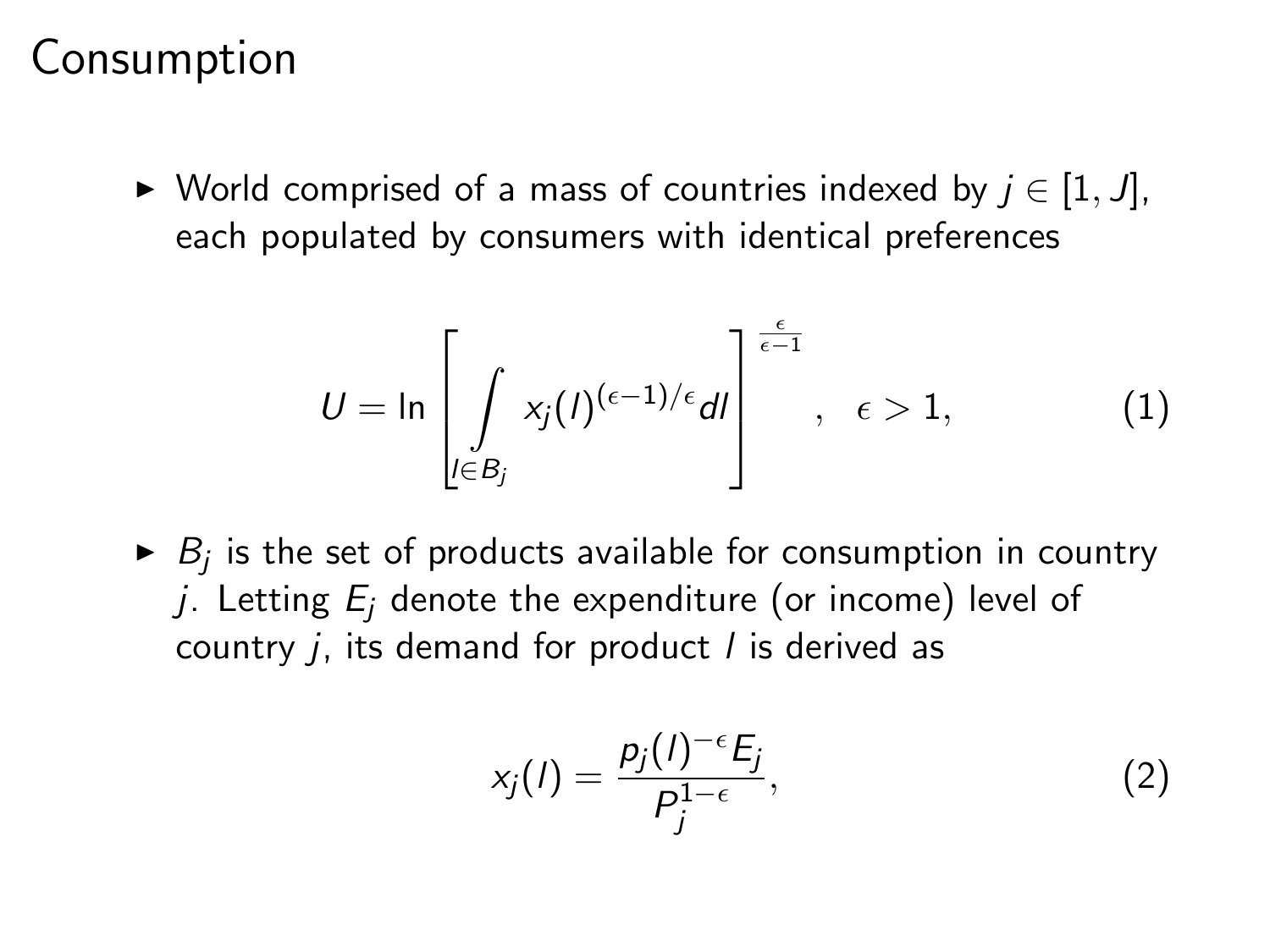#### Production

- Each country has a mass  $M_i$  of risk-neutral firms, each producing a unique variety in a monopolistically-competitive sector
- In Unit cost of production of a firm in country *j* is  $c_i$ *a*,
	- $\triangleright$  a is a firm-specific measure of the number of bundles of the country's inputs required during production,
	- $\blacktriangleright$   $\epsilon_j$  is a country-specific measure of the cost of this bundle

 $\blacktriangleright$  Each firm gets a random draw of their a parameter from cumulative distribution function  $G_a(a)$ , with support  $[a_L, a_H]$ : firm productivity is the inverse of a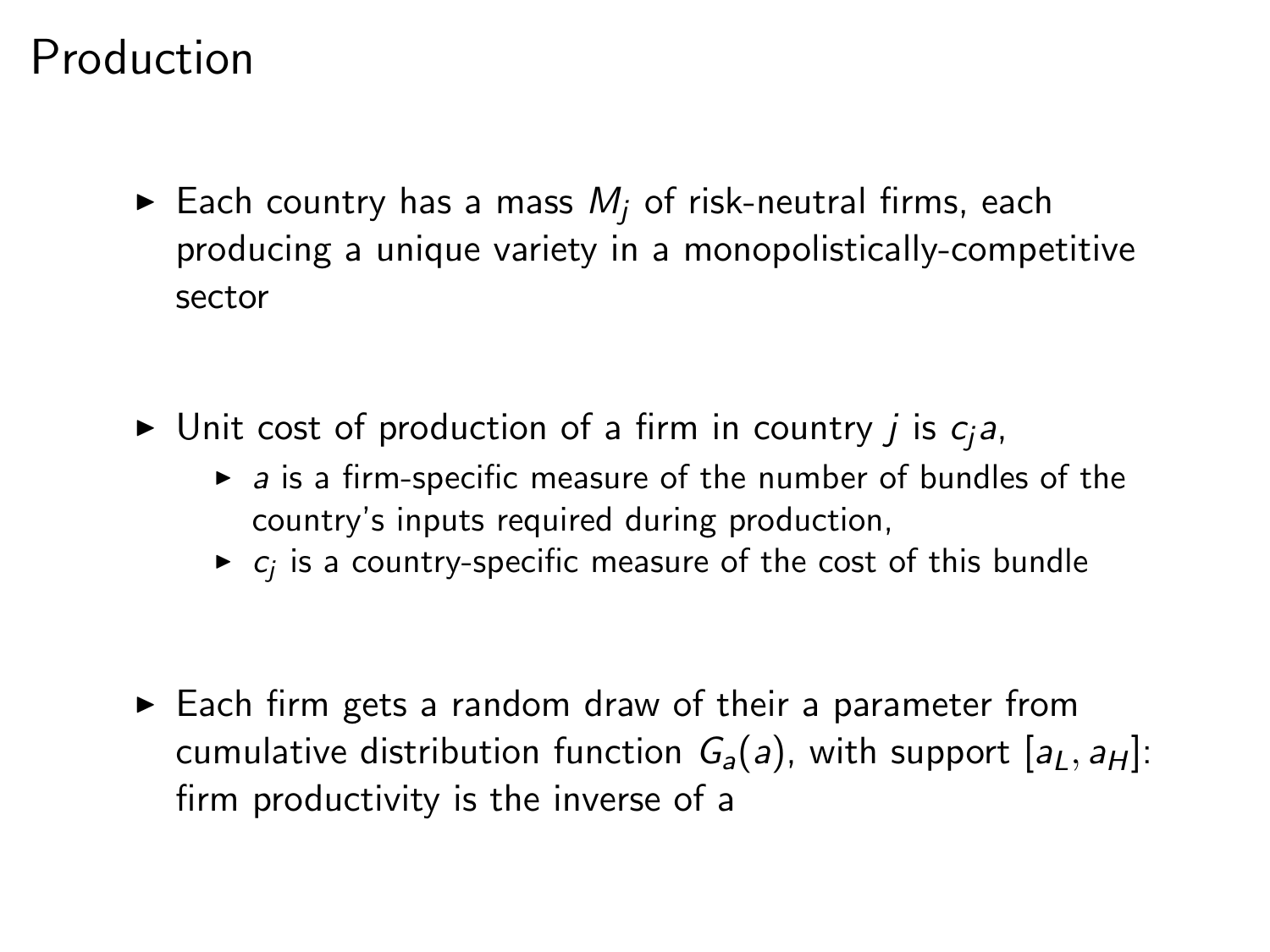### Stage 1: Establishing Export Networks

- $\triangleright$  Start with a similar set-up as Helpman et al. (2008)
- In order for country j to sell its product in country  $i\neq j$ , it must incur
	- 1. Iceberg transportation costs,  $\tau_{ii}$
	- 2. One-time sunk costs are defined as  $bc<sub>i</sub>f<sub>ii</sub>$ 
		- $\triangleright$  c<sub>i</sub> is a country-specific measure of the cost of inputs
		- $\triangleright$   $f_{ii}$  is the domestic inputs used for the fixed costs to export to country i
		- $\triangleright$  b is a firm-specific parameter. It is drawn from distribution  $G_b(b)$  with support  $[b_L, b_H]$  and accounts for differences in firms abilities to establish export networks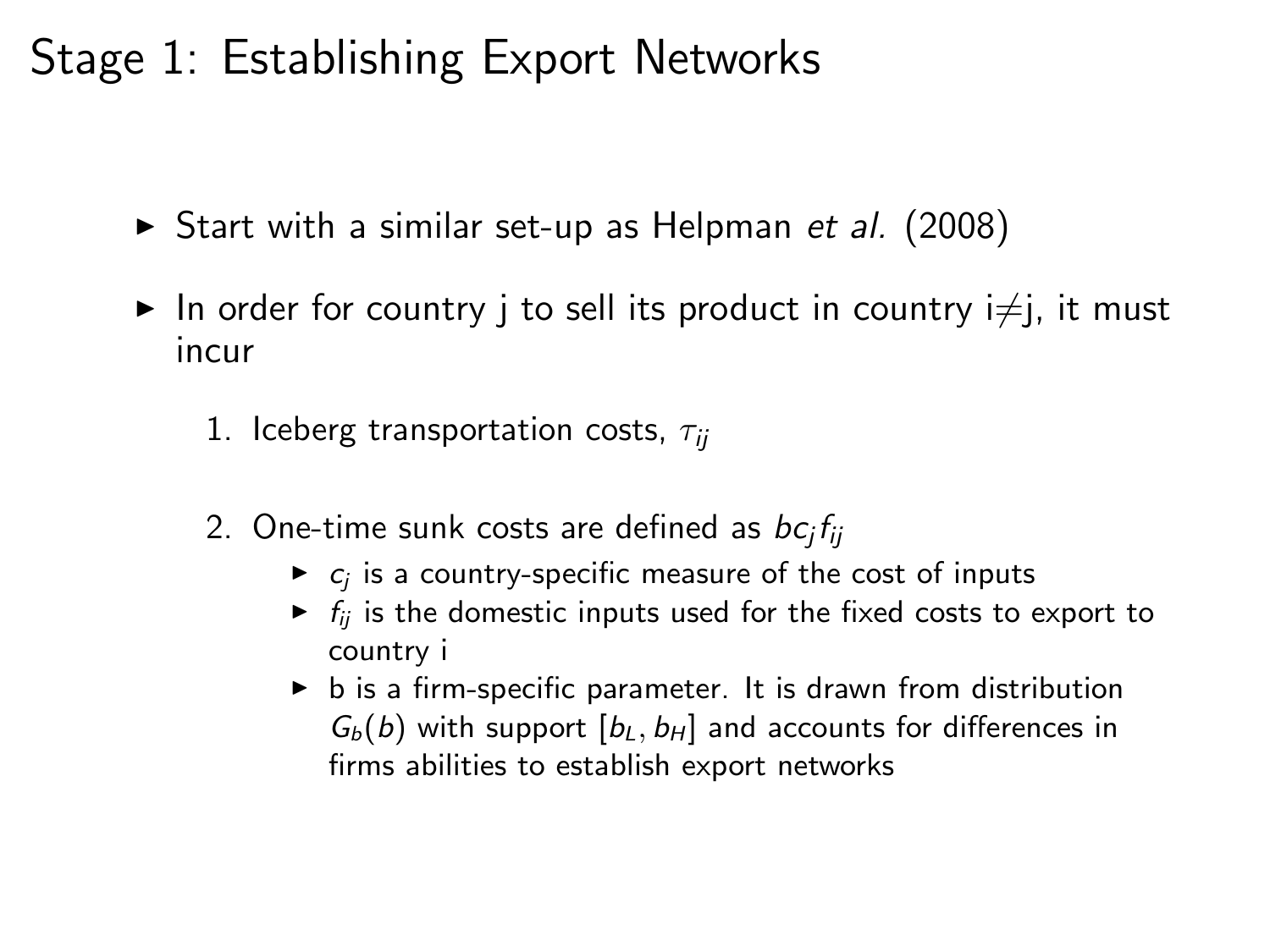#### Stage 1: Establishing Export Networks

- $\triangleright$  For each country *i*, we order the set of potential export destinations in terms of their relative trade costs,  $\, c_j^{\epsilon} f_{ij} \tau_{ij}^{\epsilon-1} , \,$ and denote this set as  $\mathcal{D}_i \subset [1, J]$
- $\blacktriangleright \hspace{0.15cm} \mathcal{N}_{j}(a,b) \subset \mathcal{D}_{j}$ : endogenously determined set of destinations that a firm with characteristics  $(a, b)$  in country *j* chooses to serve
- $\triangleright$  Operating profit a firm in country *i* receives from its sales of variety  $\ell$  to consumers in country  $\ell$  conditional on its productivity parameter a

$$
\pi_{ij}^l(a) = \frac{Y_i}{\epsilon} \left( \frac{\tau_{ij} c_j a}{P_i} \right)^{1-\epsilon} \tag{3}
$$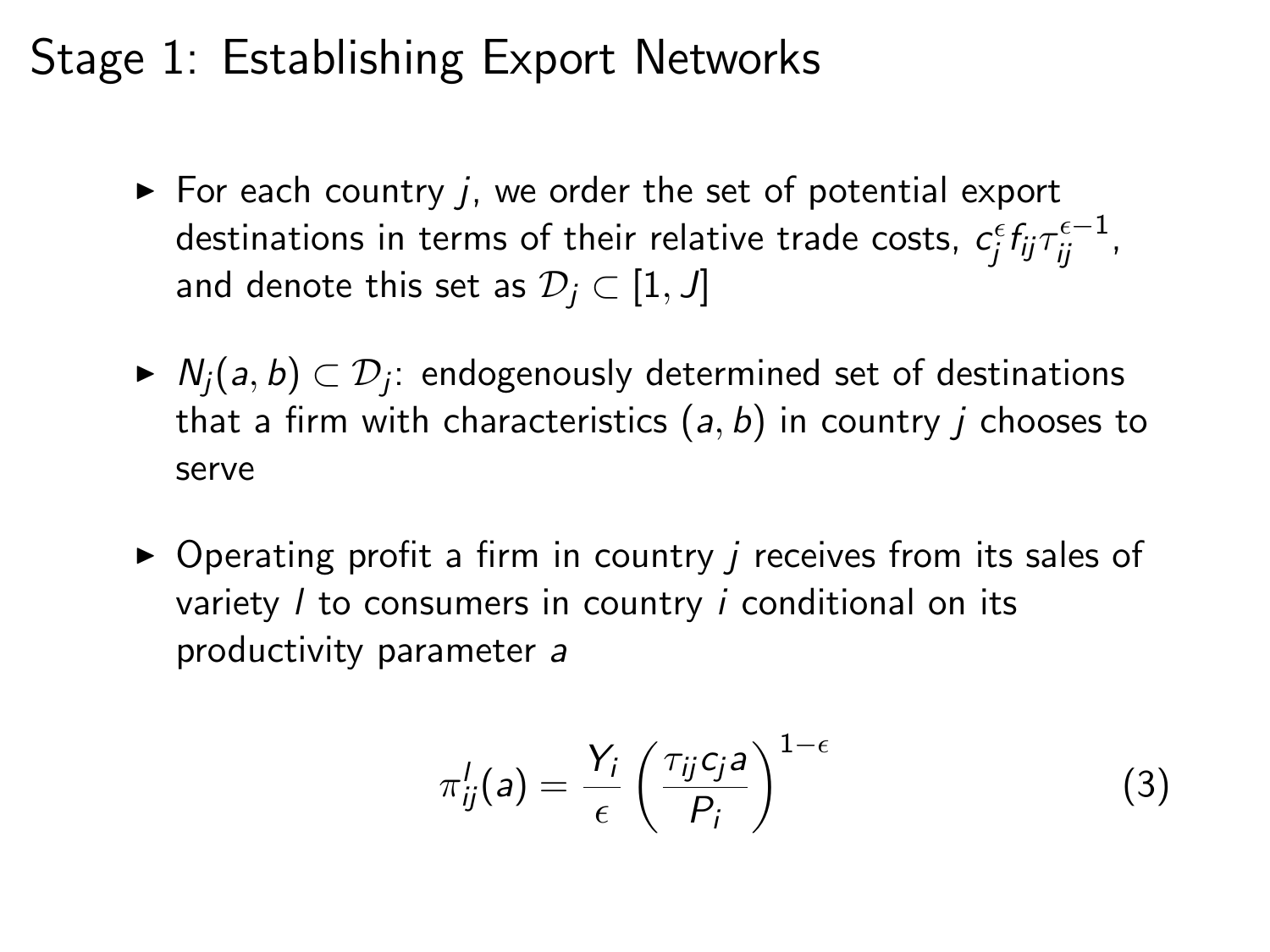### Stage 2: Shocks in firm productivity

- $\triangleright$  Firms experience a persistent (infinitesimal) shock to their productivity of  $1/\psi \iff$  productivity parameter is  $a/\psi$
- $\triangleright$  We assume the productivity shocks are independent of initial productivity and a random walk process following a log-normal distribution
- $\triangleright$  Total firm profit after productivity shock is

$$
V_j(a\psi) = \int\limits_{i \in N_j(a,b)} \pi_{ij}^l(a\psi) d(i) \tag{4}
$$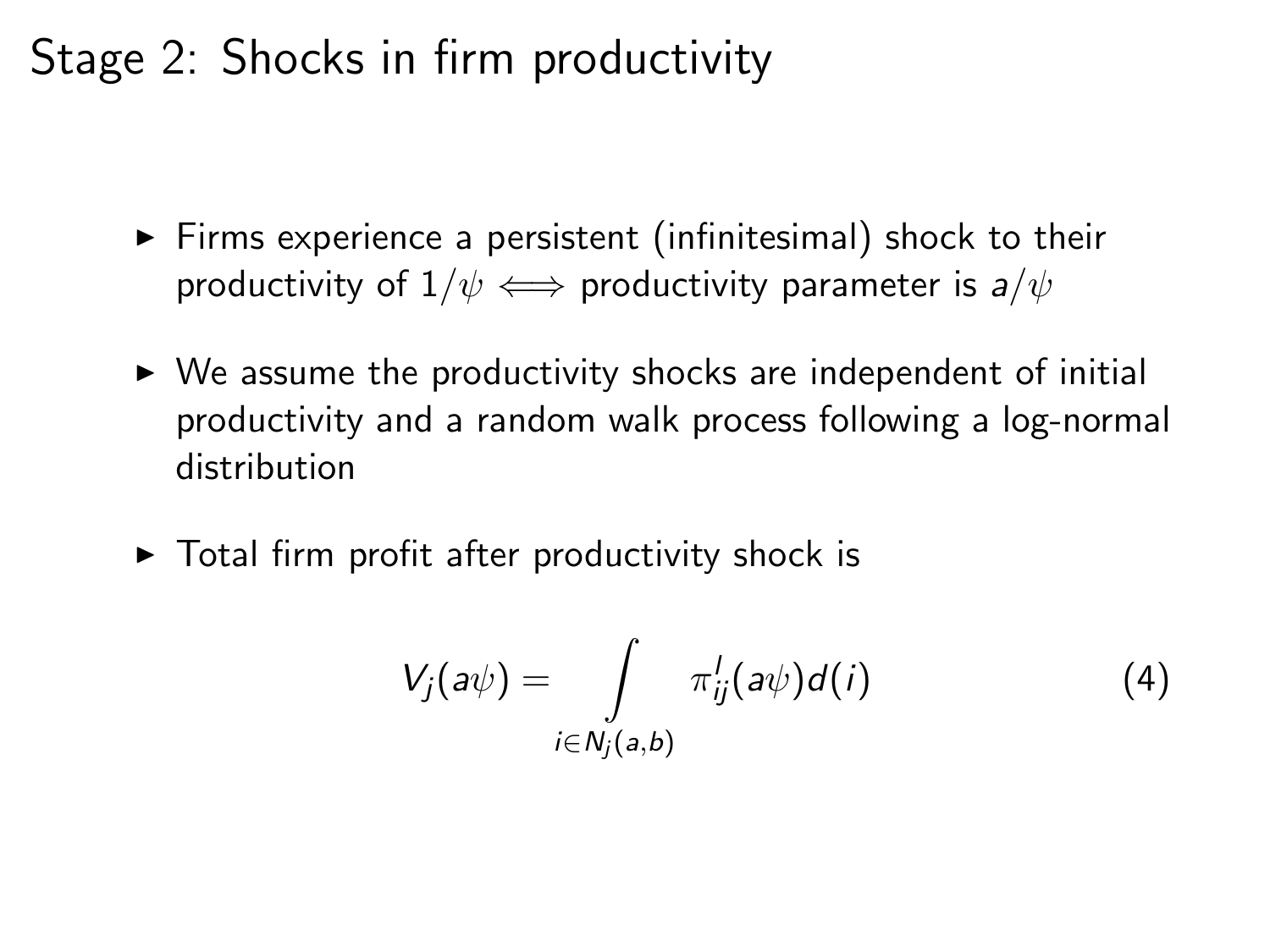#### Stage 3: M&A

- $\triangleright$  What happens when a firm acquires another firm?
	- Acquiring firm substitutes its own productivity,  $a'$ , for the targets  $a\psi$
- $\blacktriangleright$  Denote  $s_i^{jh}$  $j''$ : the source of production that minimizes the transportation cost of serving market  $i\in N_j(a,b)\cap N_h(a',b')$
- $\triangleright$  Denote I: one time fixed-cost of integration
- $\triangleright$  Denote  $\mu$ : probability of meeting a potential acquirer in a period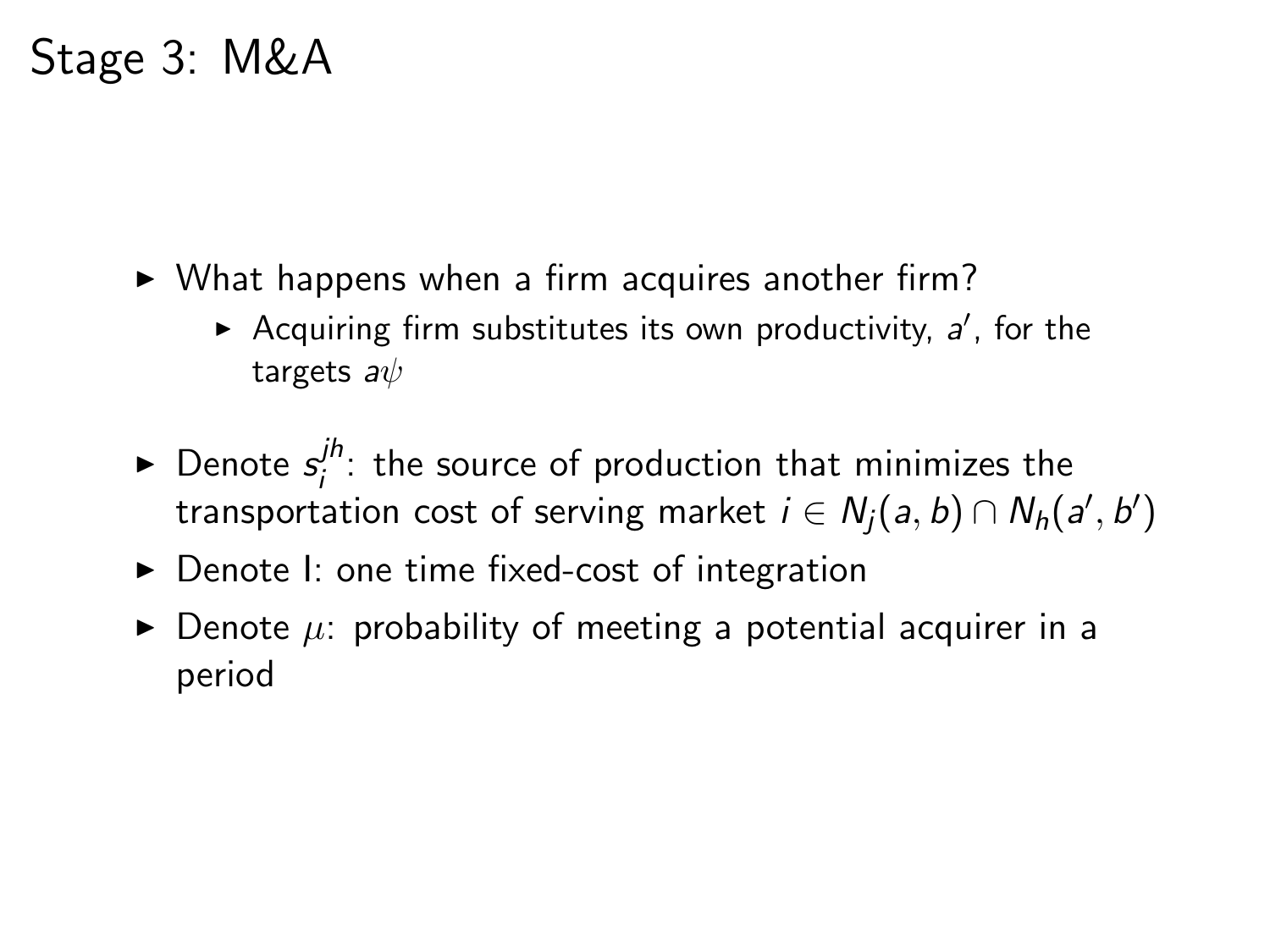Stage 3: M&A

 $\triangleright$  We express the total per-period earning profits of the merged firm as

$$
Z_{jh}(a',b',a,b)=\int\limits_{N_j(a,b)\cup N_h(a',b')}[\pi_{is_i^{jh}}^l(a')+\pi_{is_i^{jh}}^m(a')]d(i) \qquad (5)
$$

- 1. Production relocation gains: firm can choose new production locations from which to serve each existing destination-variety pair to minimize costs
- 2. New market gains: additional profits that can be earned by selling the target (acquiring) firm's product on the export network of the acquiring (target) firm.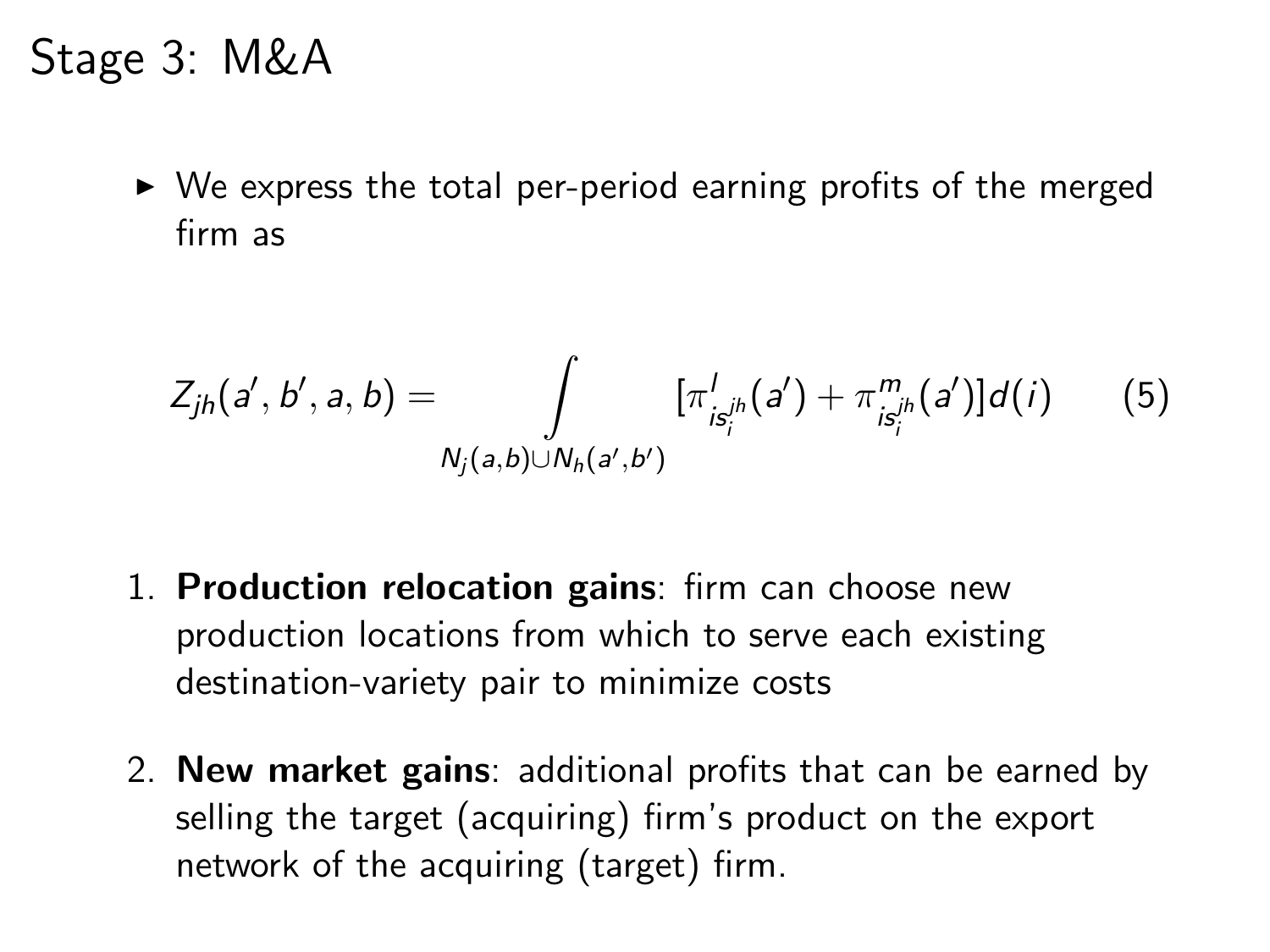### Equilibrium Acquisition Activity

- $\blacktriangleright$  Let  $Q_{jh}(a',b',a,b,\psi)$  be the strike price a firm
- ► Price of the acquisition is determined non-cooperatively.  $\beta$  is the share of surplus retained by the acquirer.
- $\triangleright$  Express the probability that a firm in country j at time t will be acquired by a firm in country h as

$$
Y_{jht}(a, b) = Pr \left[ Z_{jh}(a', b', a, b) - Q_{jh}(a', b', a, b, \psi) - I - V_h(a') \right] \times
$$
  
 
$$
Q_{jh}(a', b', a, b, \psi) - V_j(a\psi) | M_h, \mu \right], \quad (6)
$$

- $\triangleright$  where  $M_h$  is the mass of firms in country h
- $\triangleright$   $\mu$  is the probability that the target encounters a potential acquirer during time t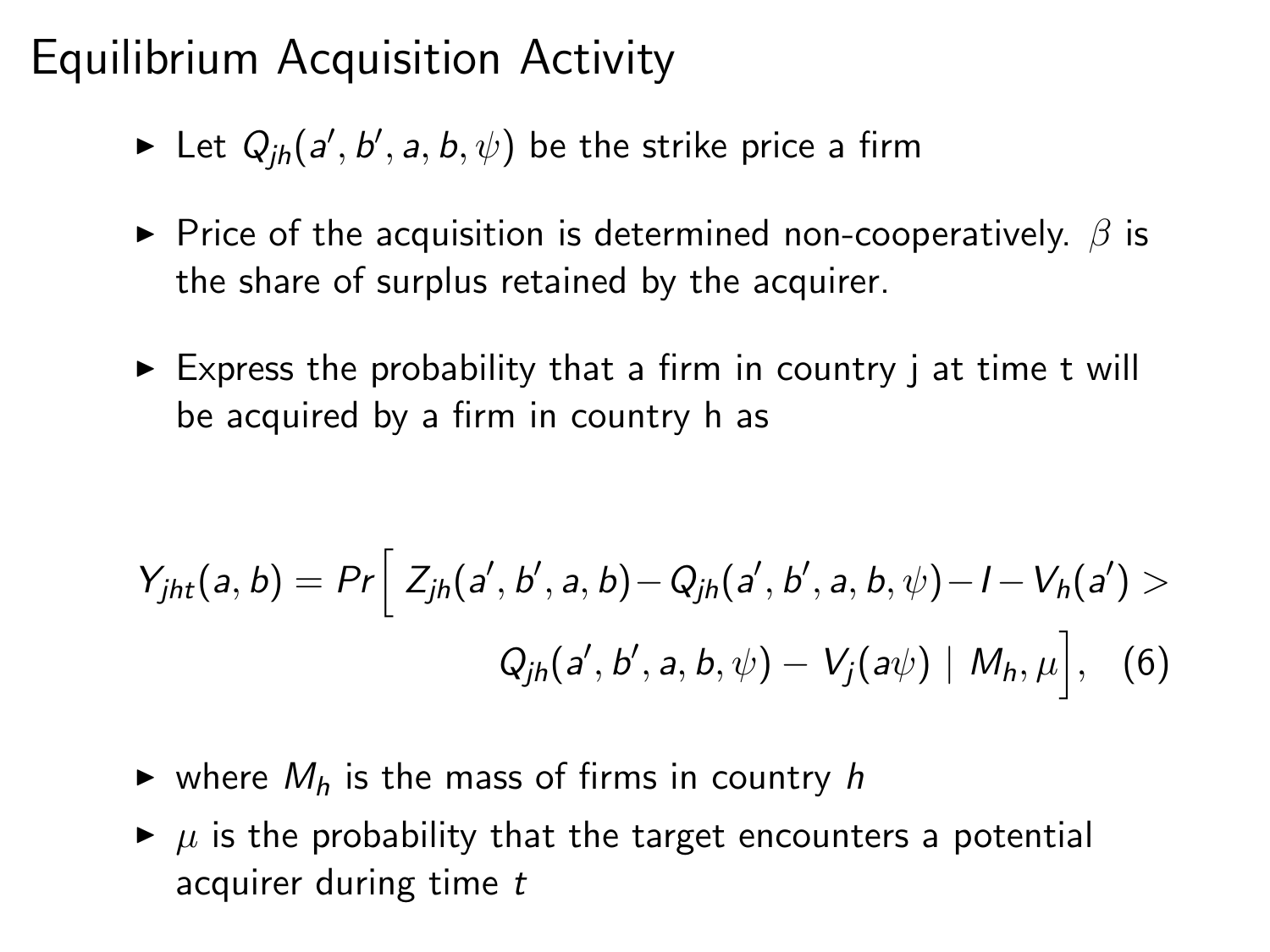#### Equilibrium Acquisition Activity

- $\blacktriangleright$  Define  $A_{jh}(b',a,b)$  as the productivity parameter of a firm in country h that it is indifferent between acquiring and not acquiring a target in j with initial parameters (a, b) and given  $b^{\prime}$
- In Let  $M_W$  be the mass of firms worldwide, so that the probability that the acquirer that meets a domestic target is from country  $h$  is given by  $\frac{M_h}{M_W}$
- $\triangleright$  Then we can derive the probability that a firm in country j at time t will be acquired by a firm in country h as

$$
Y_{jht}(a,b) = \mu \frac{M_h}{M_W} \int_{b_L}^{b_H} G_a (A_{jh}(b', a, b)) dG_b(b').
$$
 (7)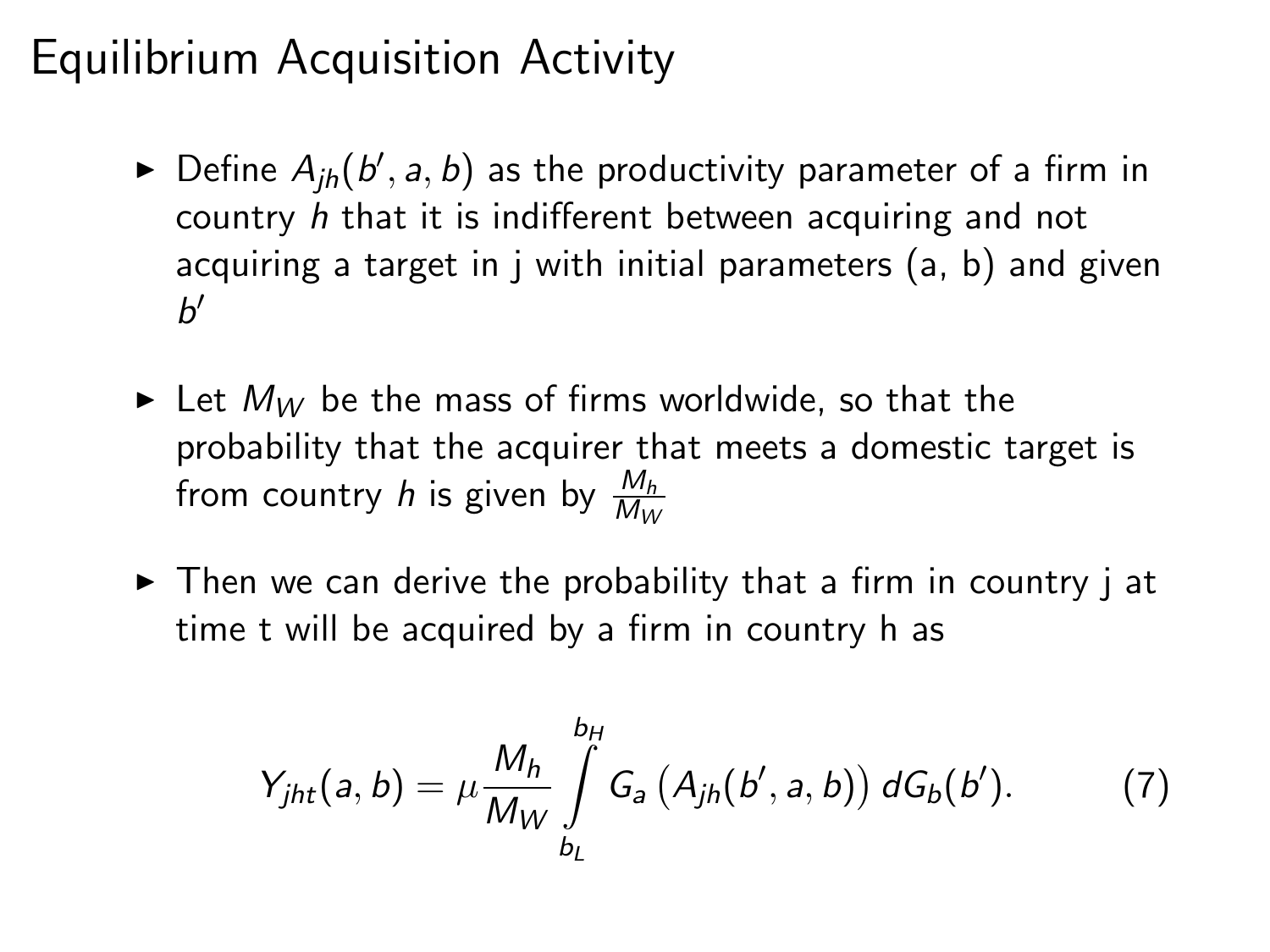#### Analysis of Cross-Border M&A activity

**Proposition** 

Domestic firms that set up relatively large export networks are more likely to be acquired by a foreign multinational firm.

$$
\frac{dY_{jht}(a,b)}{db}=\mu\frac{M_h}{M_W}\int\limits_{b_L}^{b_H}g_a\left(A_{jh}(a,b,b')\right)dG_b(b')\frac{dA_{jh}(a,b,b')}{db}<0
$$

- $\triangleright$  Note that firms endowed with greater values of b set up smaller export networks, all else equal
- $\blacktriangleright$  Key to signing the partial derivative is that  $\frac{dA_{jh}(a,b,b')}{db} < 0$ because greater costs of setting up export networks reduces the mass of potential acquirers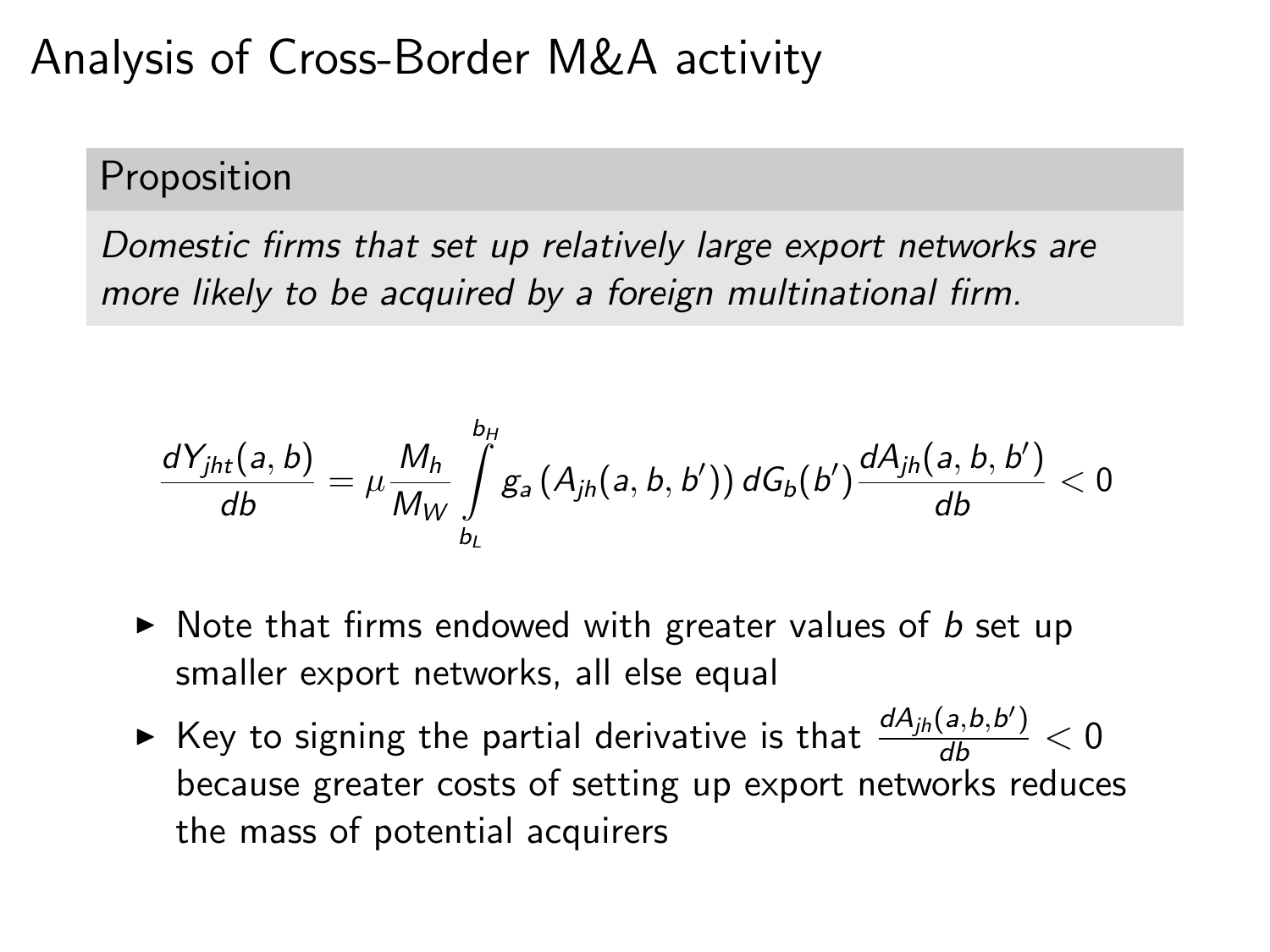#### Analysis of Cross-Border M&A activity

#### Proposition

Firms that realize a persistent negative shock to their productivity level, after their export networks have been established, are more likely to be acquired relative to other targets.

$$
\left.\frac{dY_{jht}(a,b)}{da}\right|_{N_{j}(a,b)} = \mu \frac{M_{h}}{M_{W}}\int\limits_{b_{L}}^{b_{H}} g_{a}\left(A_{jh}(a,b,b^{\prime})\right)dG_{b}(b^{\prime})\frac{dA_{jh}(a,b,b^{\prime})}{da}\Big|_{N_{j}(a,b)} > 0
$$

- Increase in a : negative productivity shock
- $\triangleright$  But taking derivative conditional on initial export networks

 $\implies$   $\frac{dA_{jh}(a,b,b')}{da}$ da  $\overline{\phantom{a}}$  $\overline{\phantom{a}}$  $\overline{\phantom{a}}$  $N_j(a,b)$  $> 0$  lower productivity increases the mass of potential acquirers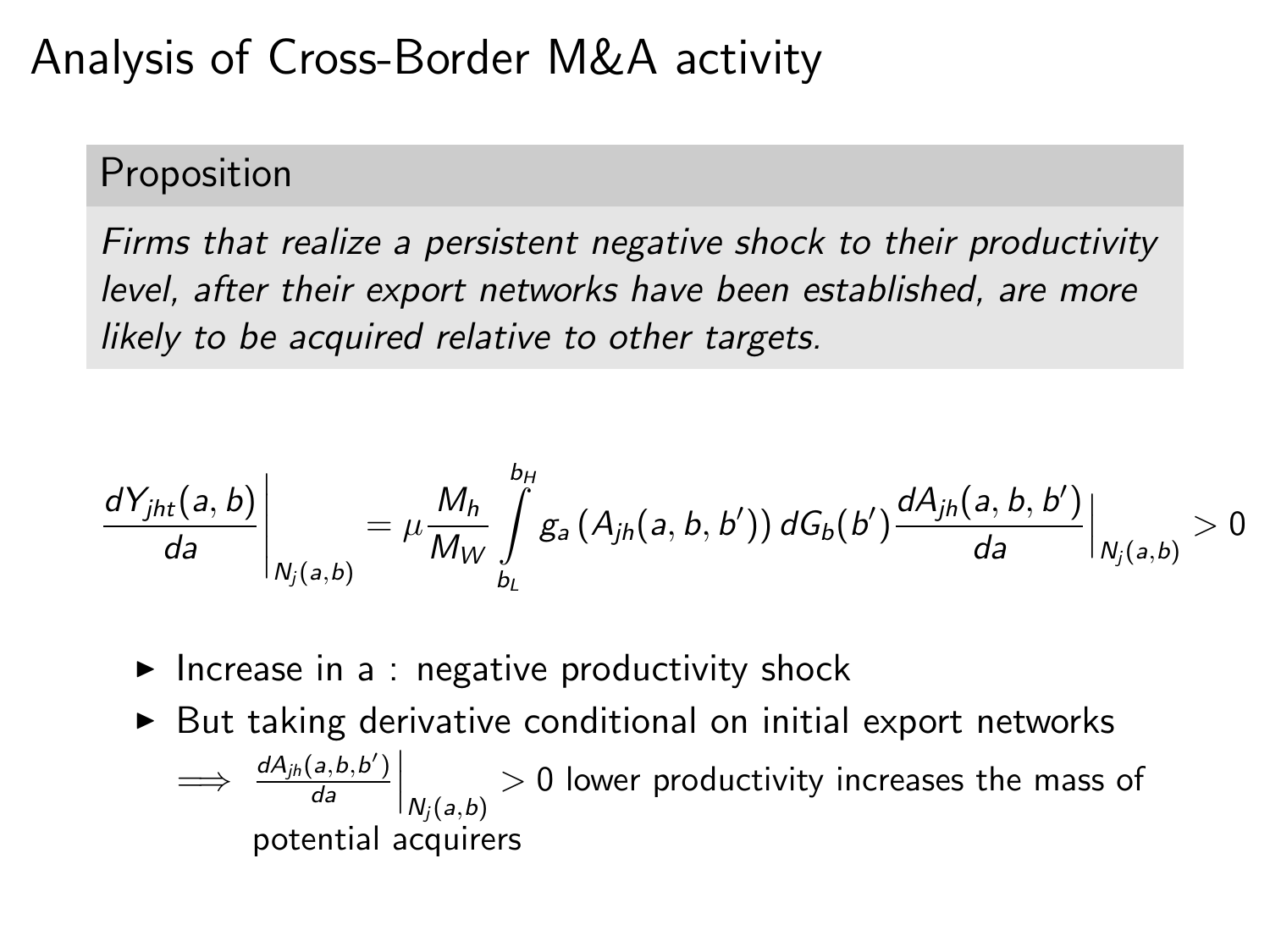#### Empirical Strategy

 $\triangleright$  Outcome variable: probability that a domestic (French) firm (d) in sector  $(s)$  is acquired by a foreign firm  $(h)$  at time  $(t)$ conditional on the domestic firms initial parameters (a, b) and productivity parameter after the shock:

$$
Y_{\text{dsht}} \equiv Pr\left(\text{Acquisition}_{\text{dt}}|a_{d,t-1}, a_{d,t-2}, b_d\right)
$$

 $\triangleright$  We specify this conditional probability as having a logistical distribution such that

$$
Y_{\text{d} s \text{h} t} = \Lambda(z_{\text{d} s \text{h} t}) + \xi_{\text{d} s \text{h} t} \equiv \frac{\exp(z_{\text{d} s \text{h} t})}{1 - \exp(z_{\text{d} s \text{h} t})} + \xi_{\text{d} s \text{h} t}
$$

 $\blacktriangleright$  where we define

<span id="page-20-0"></span>
$$
z_{\text{dsht}} = \beta_0 - \beta_1 \ln(a_{d,t-2}) - \beta_2 \ln(a_{d,t-1}) + \beta_3 b_d + X_{\text{dsht}}\beta
$$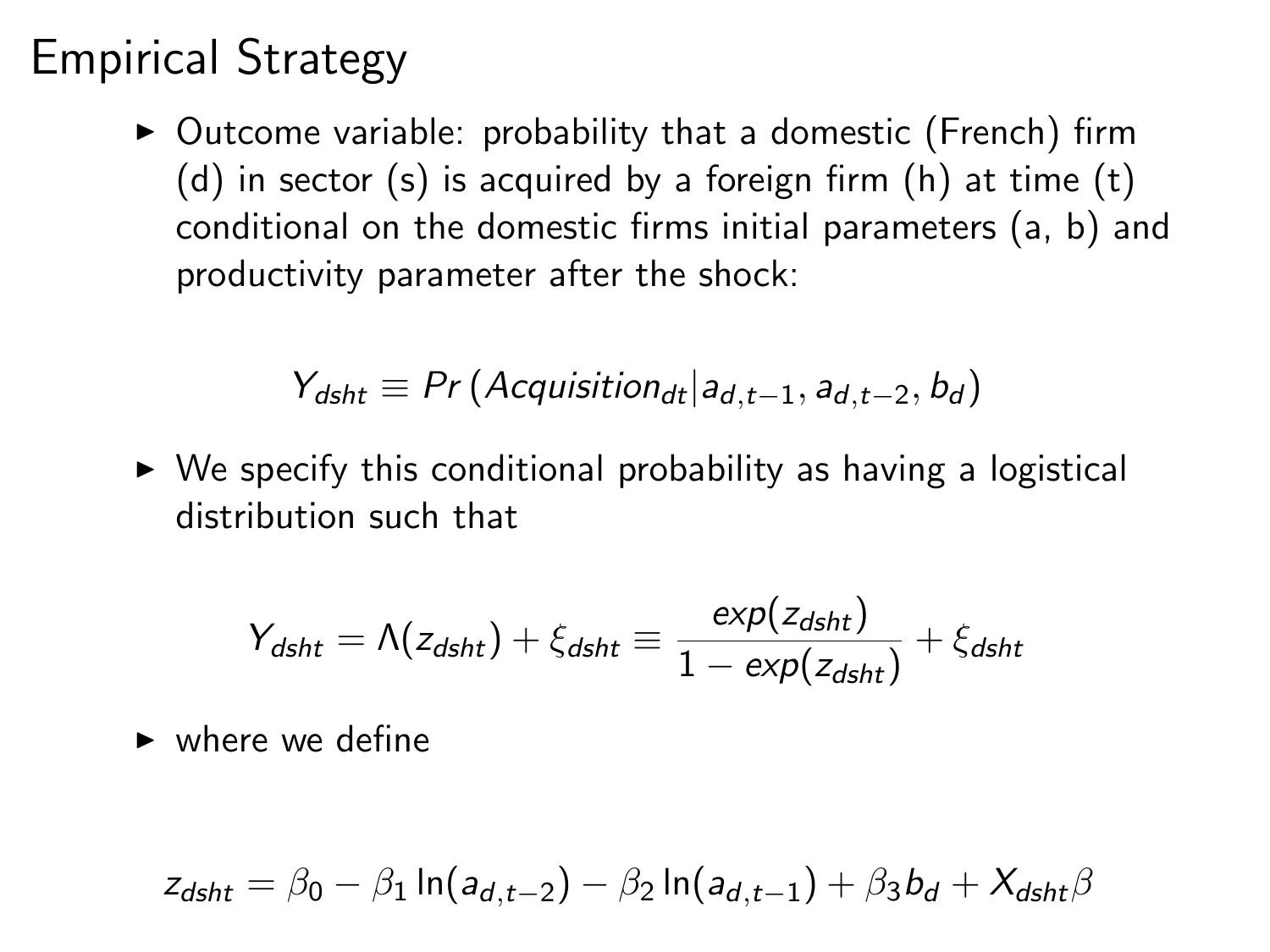#### Empirical Strategy

1. Note that  $-\ln(a_{d,t})$  is simply the observed In  $\mathcal{TFP}_{d,t}$  for firm d at time t

 $z_{\text{dsht}} = \beta_0 + \beta_1 \ln \text{TFP}_{d,t-2} + \beta_2 \ln \text{TFP}_{d,t-1} + \beta_3 b_d + X_{\text{dsht}} \beta$ 

- 2. The parameter  $b_d$  is unobserved and may be correlated with TFP. This cannot be controlled for with unobserved fixed effects in a non-linear model in what is known as the initial conditions problem (Arellano and Carrasco, 2003)
- $\implies$  Our model suggests that a firms number of export networks is determined by its draws of (a, b)

$$
\ln ExpNet_{dt-2} = \gamma_0 + \gamma_1 \ln TFP_{dt-2} + \gamma_2 b_d
$$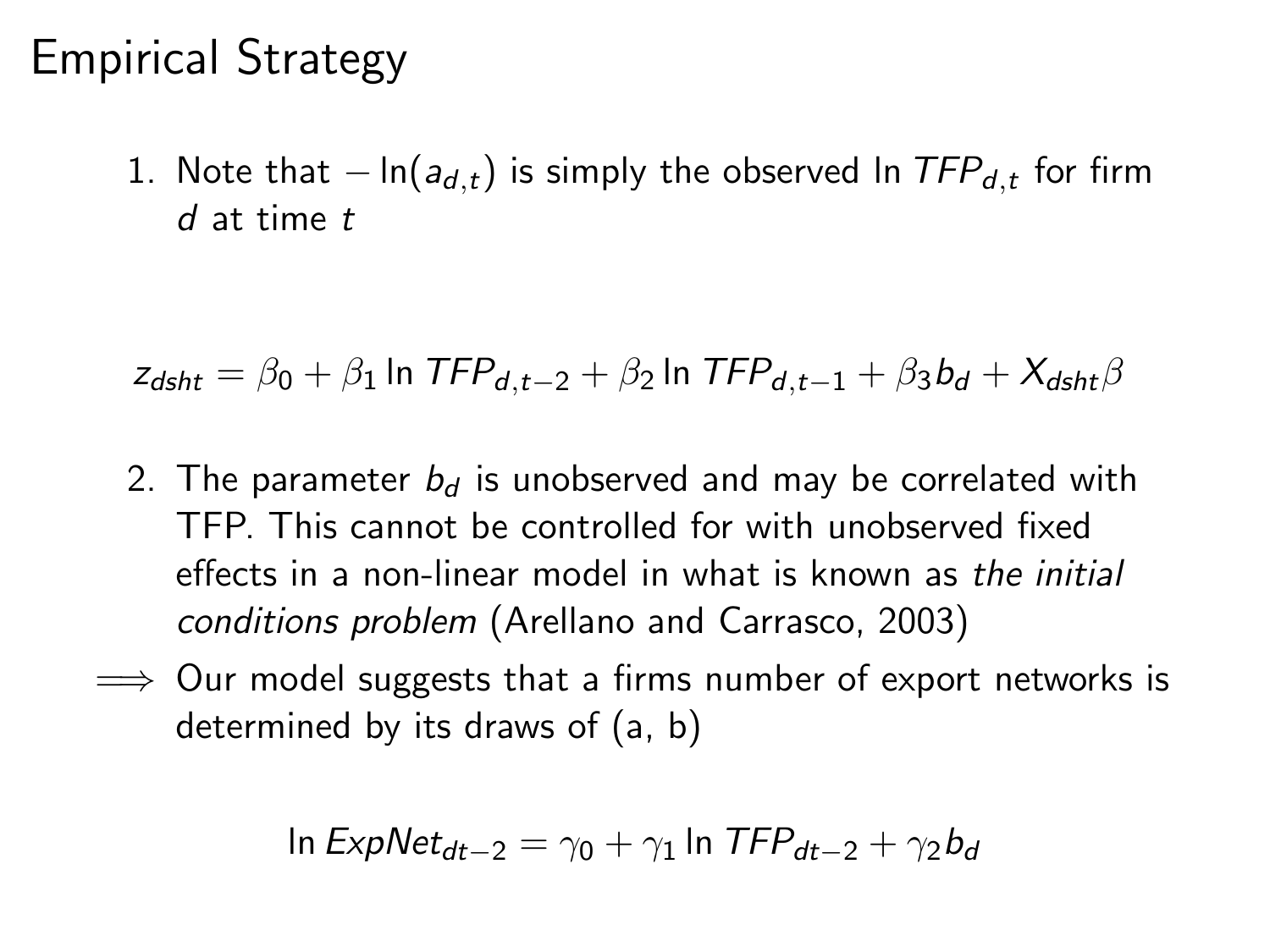#### Empirical Strategy

If Using this relationship, we can substitute in for  $b_d$  in the z index function:

$$
z_{\text{dsht}} = \left(\beta_0 - \frac{\beta_3 \gamma_0}{\gamma_2}\right) + \left(\beta_1 - \frac{\beta_3 \gamma_1}{\gamma_2}\right) \ln \text{TFP}_{d,t-2} + \beta_2 \ln \text{TFP}_{d,t-1} + \frac{\beta_3}{\gamma_2} \ln \text{ExpNet}_{dt-2} + X_{\text{dsht}}\beta
$$

- $\triangleright$  Firm-level productivities evolve through time as a random walk ln  $TFP_{dt-1} = \ln TFP_{dt-2} + \ln(1/\psi)_{dt-1}$
- $\triangleright$  We can substitute this in to get our final z index function:

$$
z_{\text{dsht}} = \theta_0 + \overbrace{\theta_1}^+ \overbrace{\text{ExpNet}_{d,t-2} + \theta_2}^+ \overbrace{\theta_2}^+ \Delta \ln \text{TFP}_{d,t-1} + \overbrace{\theta_3}^+ \ln \text{TFP}_{d,t-1} + X_{\text{sdht}} \Theta
$$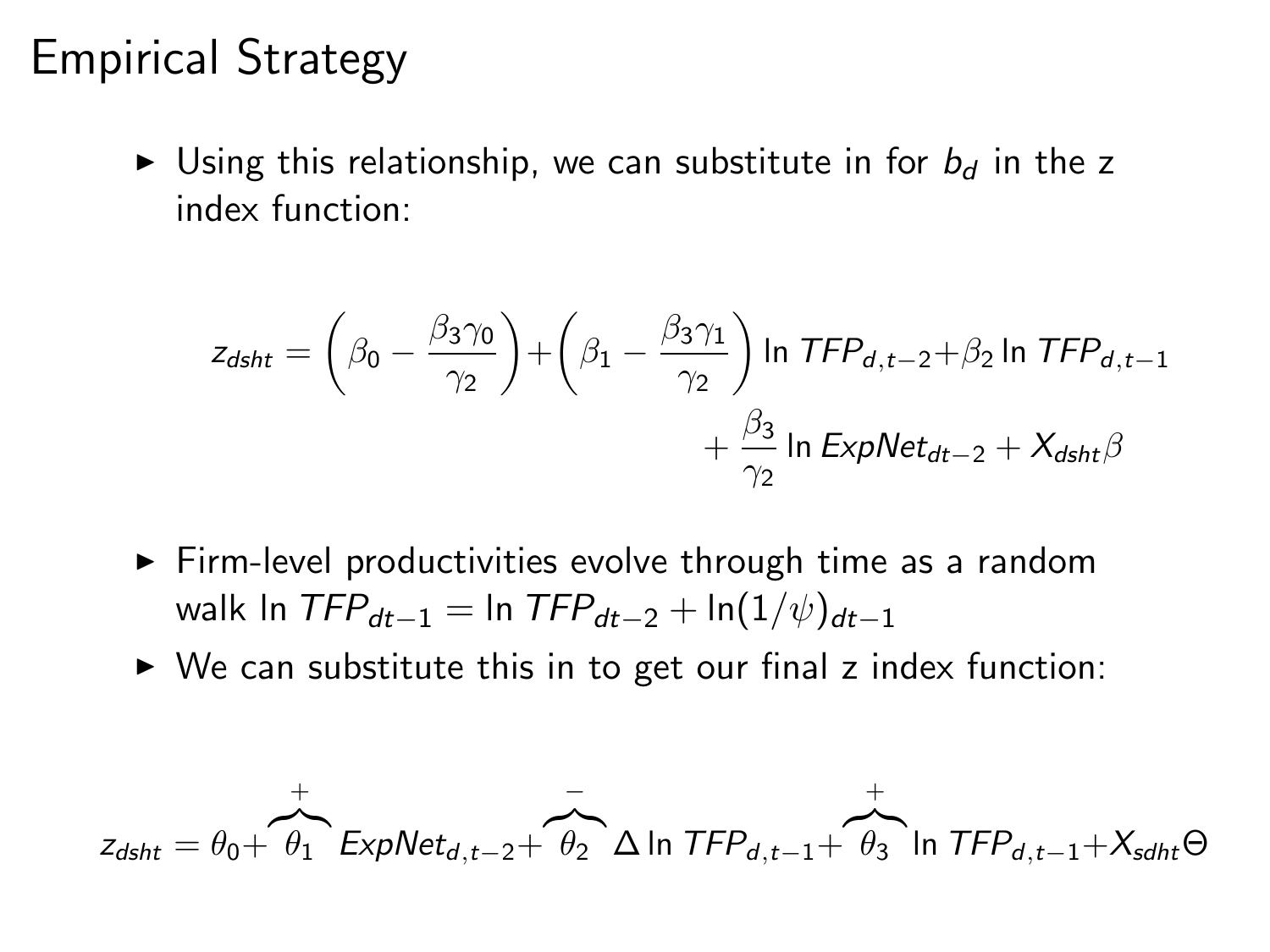#### Data

- $\blacktriangleright$  Time span: 1999-2006
- $\triangleright$  Ownership data from LIFI
- $\blacktriangleright$  Trade data for export network measures from the French customs
- $\triangleright$  Balance and income sheet data from the EAE
- $\blacktriangleright$  Information on intangibles from Benefice Reel Normal
- $\triangleright$  Skill-ratio from DADS
- <span id="page-23-0"></span>▶ Payment Incidents from Banque du France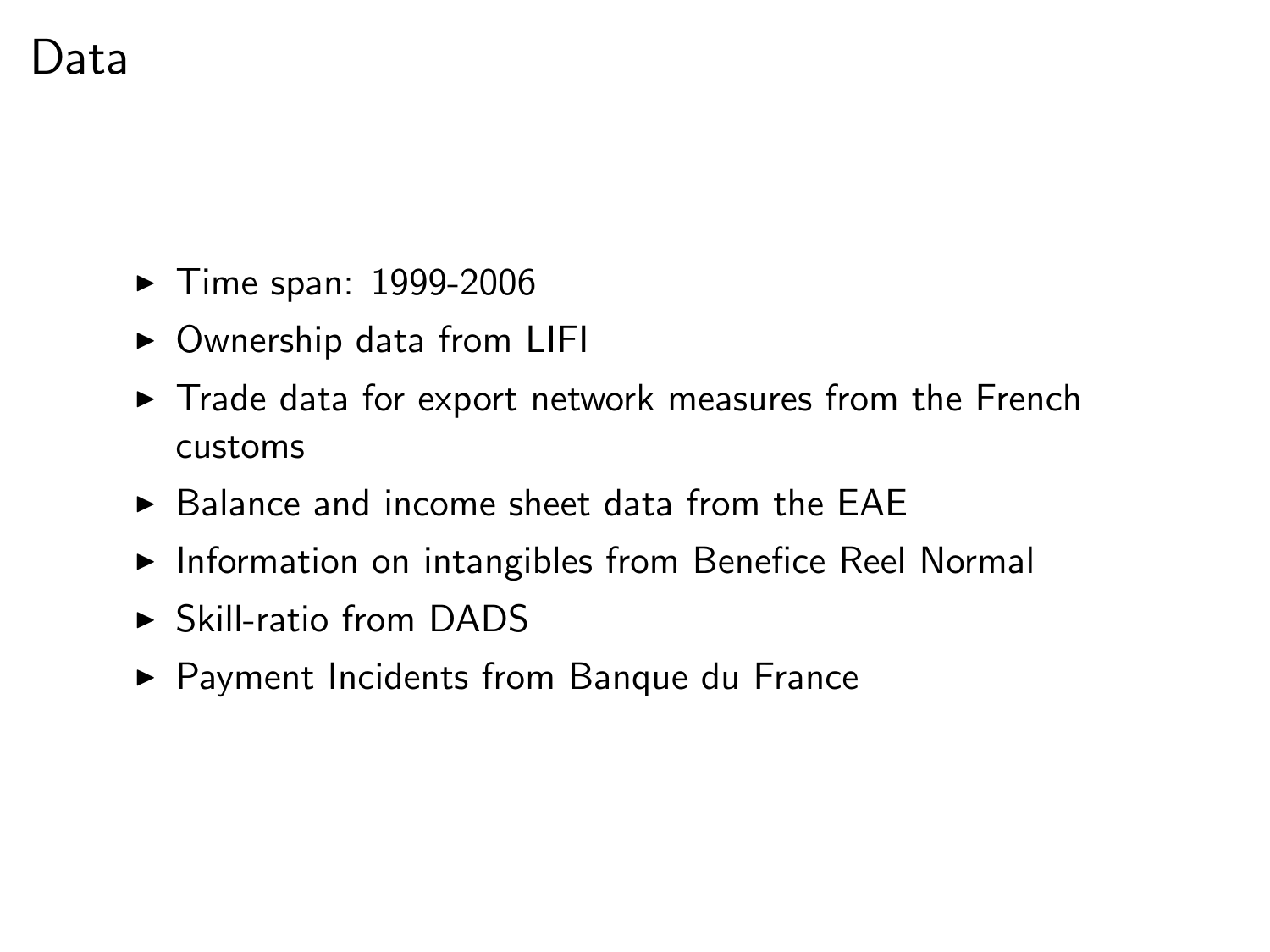# Results: Logistic Estimation with Sector Fixed Effects Table 2: Results: Logistic Estimation with Sector Fixed Effects

|                                                                    | $\left(1\right)$      | $\left( 2\right)$ | $\left( 3\right)$                | (4)                              | (5)                               | (6)                                   |
|--------------------------------------------------------------------|-----------------------|-------------------|----------------------------------|----------------------------------|-----------------------------------|---------------------------------------|
| $ln($ ExportNetwork $)_{t=2}$                                      | $0.028***$<br>(0.002) |                   |                                  | $0.011***$<br>(0.002)            | $0.008***$<br>(0.002)             | $0.008***$<br>(0.003)                 |
| $\Delta \ln(\text{TFP})_{t_{-1}}$                                  |                       | $-0.001$          | $-0.018***$                      | $-0.014***$                      | $-0.014***$                       | $-0.013*$                             |
| $\ln(\text{TFP})_{t_{-1}}$                                         |                       | (0.005)           | (0.005)<br>$0.039***$<br>(0.003) | (0.005)<br>$0.032***$<br>(0.003) | (0.005)<br>$0.033***$<br>(0.003)  | (0.007)<br>$0.037^{***}\;$<br>(0.003) |
| Share of Intangible $t_{-1}$                                       |                       |                   |                                  |                                  | $0.025*$                          | $0.032*$                              |
| Share of $\text{Skill}_t$ ,                                        |                       |                   |                                  |                                  | (0.013)<br>$0.107***$<br>(0.015)  | (0.016)<br>$0.118***$<br>(0.018)      |
| Payment Incidents <sub><math>t_{-1}</math></sub>                   |                       |                   |                                  |                                  | $0.003*$                          | 0.006                                 |
| Ile de France                                                      |                       |                   |                                  |                                  | (0.002)<br>$-0.017***$<br>(0.006) | (0.005)<br>$-0.017**$<br>(0.008)      |
| $\Delta \ln(\text{TFP})_{t_{-2}}$                                  |                       |                   |                                  |                                  |                                   | $-0.004$<br>(0.006)                   |
| Sector FE                                                          | yes                   | yes               | yes                              | yes                              | yes                               | yes                                   |
| Year Effects                                                       | yes                   | yes               | yes                              | yes                              | yes                               | yes                                   |
| Observations                                                       | 32,883                | 32,883            | 32,883                           | 32,883                           | 32,883                            | 25,063                                |
| Pseudo $R^2$                                                       | 0.133                 | 0.104             | 0.158                            | 0.162                            | 0.175                             | 0.175                                 |
| Robust standard errors clustered at firm-level in parentheses.     |                       |                   |                                  |                                  |                                   |                                       |
| ***, **, * significantly different from 0 at 1%, 5% and 10% level. |                       |                   |                                  |                                  |                                   |                                       |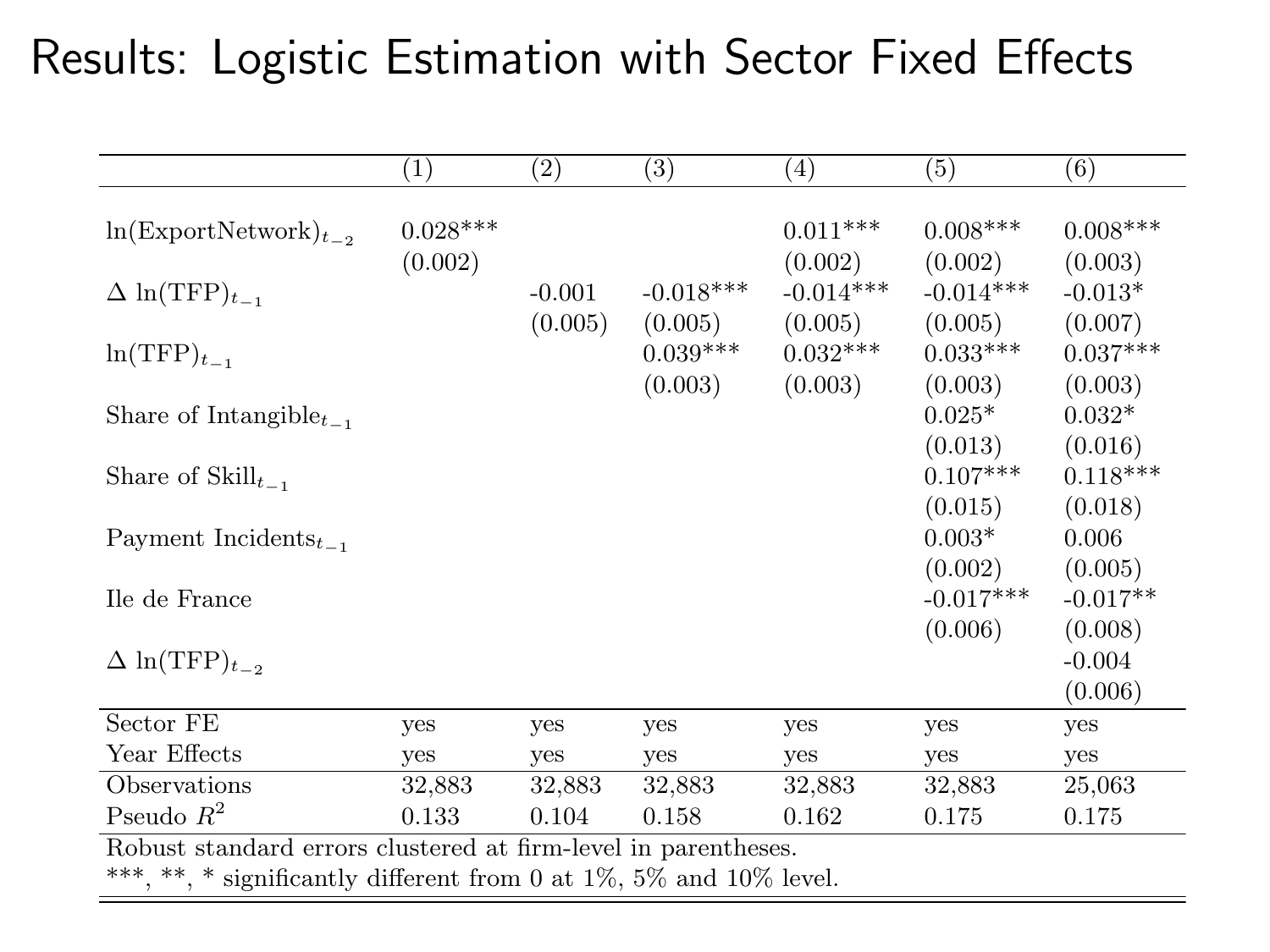### Marginal Effects

- 1. Export network
	- $\triangleright$  Standard deviation increase (66%) leads to a 0.54 percentage point increase in the probability of foreign acquisition
	- $\triangleright$  With a 1.5% likelihood of foreign acquisition in the sample, this translates into about a 36% increase in the foreign acquisition probability
- 2. Productvity
	- $\triangleright$  A 10% increase in a firms productivity shock leads to 0.13 percentage point, or a 8.7%, decrease in the probability of foreign acquisition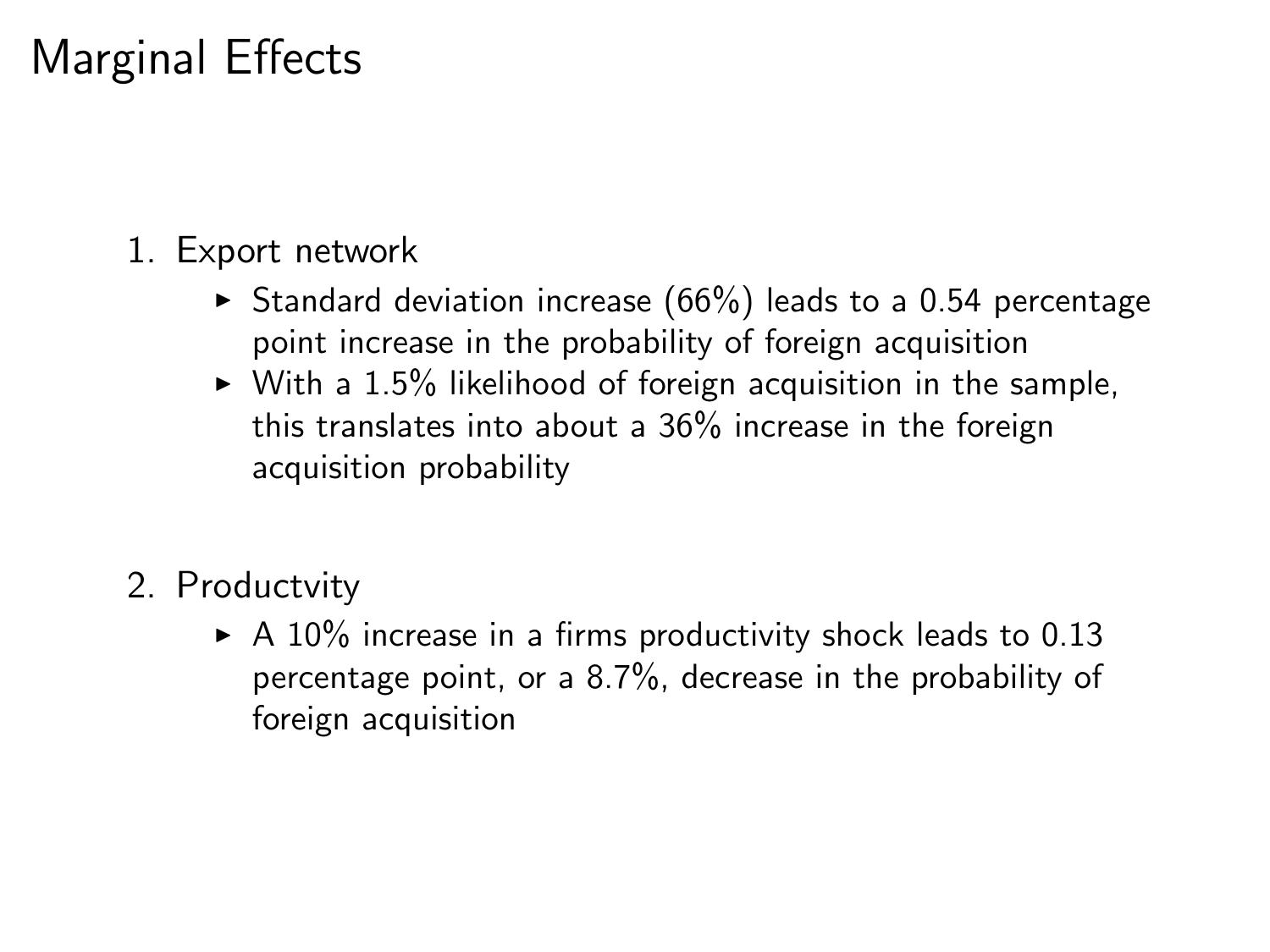#### Results: Logistic Estimation with Firm Fixed Effects

|                                                                | $\left(1\right)$       | $\scriptstyle{(2)}$ | $\left( 3\right)$      | (4)                   | (5)                   |  |  |
|----------------------------------------------------------------|------------------------|---------------------|------------------------|-----------------------|-----------------------|--|--|
| $ln($ Export Network $)_{it}$                                  | $1.097***$<br>(0.193)  |                     | $1.080***$<br>(0.193)  | $0.936***$<br>(0.230) | $0.732***$<br>(0.267) |  |  |
| $\Delta \ln(\text{TFP})_{it=1}$                                |                        | $-0.581***$         | $-0.526***$            | $-2.145***$           | $-3.488***$           |  |  |
|                                                                |                        | (0.193)             | (0.195)                | (0.328)               | (0.684)               |  |  |
| $\Delta \ln(\text{TFP})_{it=2}$                                |                        |                     |                        |                       | $-2.288***$           |  |  |
|                                                                |                        |                     |                        |                       | (0.503)               |  |  |
| Firm Controls                                                  | $\mathbf{n}\mathbf{o}$ | no                  | $\mathbf{n}\mathbf{o}$ | yes                   | yes                   |  |  |
| Firm FE                                                        | yes                    | yes                 | yes                    | yes                   | yes                   |  |  |
| Year Effects                                                   | yes                    | yes                 | yes                    | yes                   | yes                   |  |  |
| Observations                                                   | 2,728                  | 2,728               | 2,728                  | 2,601                 | 1,587                 |  |  |
| Pseudo $R^2$                                                   | 0.029                  | 0.006               | 0.033                  | 0.218                 | 0.201                 |  |  |
| No. of Switchers                                               | 512                    | 512                 | 512                    | 498                   | 352                   |  |  |
| Robust standard errors clustered at firm-level in parentheses. |                        |                     |                        |                       |                       |  |  |

 $*^*$ , \* significantly different from 0 at  $1\%$ ,  $5\%$  and  $10\%$  level, respectively.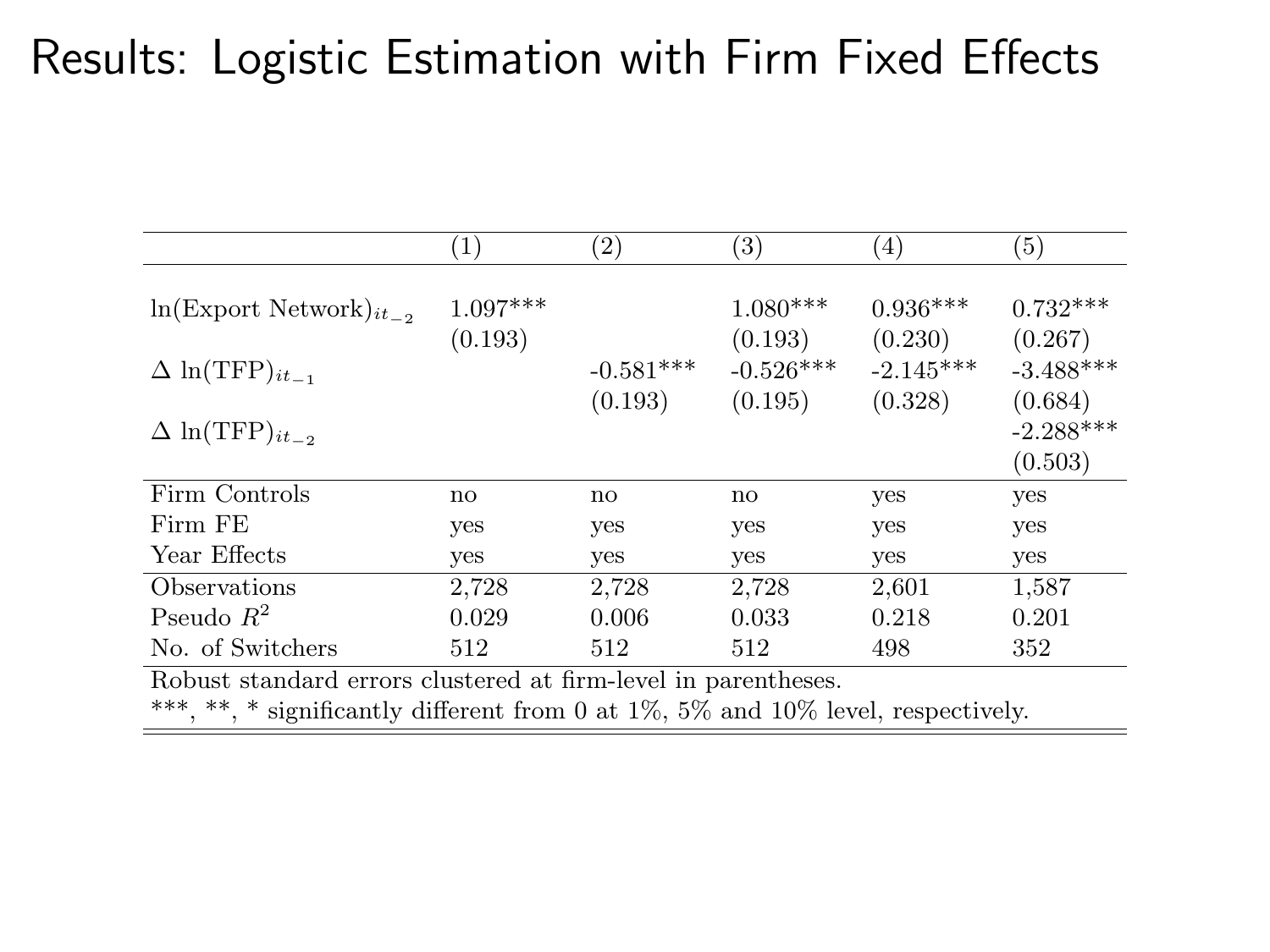# Results from Alternative Specifications of Export Networks Table 5: Results from Alternative Specifications of Export Networks

|                                                                    | $^{(1)}$                      | $\left( 2\right)$                            | $\left( 3\right)$      | $\left(4\right)$                                 | $\left( 5\right)$                            | $\left( 6\right)$                                |
|--------------------------------------------------------------------|-------------------------------|----------------------------------------------|------------------------|--------------------------------------------------|----------------------------------------------|--------------------------------------------------|
| ln(Expert)<br>Network) ${}_{it}^{CP}$                              | $0.004**$<br>(0.002)          | $0.004*$<br>(0.002)                          | $0.619***$<br>(0.166)  | $0.362*$<br>(0.198)                              |                                              |                                                  |
| ln(Expert)<br>Network $)_{it=2}^C$                                 |                               |                                              |                        |                                                  | $0.011***$<br>(0.004)                        | $0.834***$<br>(0.292)                            |
| ln(Expert)<br>Network) $_{it}^{P}$                                 |                               |                                              |                        |                                                  | $-0.004$<br>(0.004)                          | $-0.225$<br>(0.209)                              |
| $\Delta \ln(\text{TFP})_{it=1}$<br>$\Delta \ln(\text{TFP})_{it=2}$ | $-0.014***$<br>(0.005)        | $-0.014**$<br>(0.007)<br>$-0.004$<br>(0.006) | $-2.154***$<br>(0.326) | $-3.545***$<br>(0.675)<br>$-2.336***$<br>(0.493) | $-0.014**$<br>(0.007)<br>$-0.004$<br>(0.006) | $-3.501***$<br>(0.683)<br>$-2.321***$<br>(0.502) |
| Firm Controls                                                      | ves                           | yes                                          | ves                    | yes                                              | yes                                          | yes                                              |
| Sector FE                                                          | yes                           | yes                                          | $\mathbf{n}$           | no                                               | yes                                          | $\mathbf{n}$                                     |
| Firm FE                                                            | no                            | no                                           | yes                    | yes                                              | $\mathbf{n}\mathbf{o}$                       | yes                                              |
| Year Effects                                                       | yes                           | yes                                          | yes                    | yes                                              | yes                                          | yes                                              |
| Observations                                                       | 32,883                        | 25,063                                       | 2,601                  | 1,587                                            | 25,063                                       | 1,587                                            |
| Pseudo $R^2$                                                       | 0.174                         | 0.174                                        | 0.213                  | 0.194                                            | 0.175                                        | 0.200                                            |
| No. of Switchers<br>n 1 <i>1</i> 1 1                               | $\mathbf{1}$ and $\mathbf{1}$ | $1 + 6$                                      | 498<br>$\cdots$        | 352<br>$\cdot$ 1                                 |                                              | 352                                              |

Robust standard errors clustered at firm-level in parentheses.

\*\*\*, \*\*, \* significantly different from 0 at 1%, 5% and 10% levels, respectively.